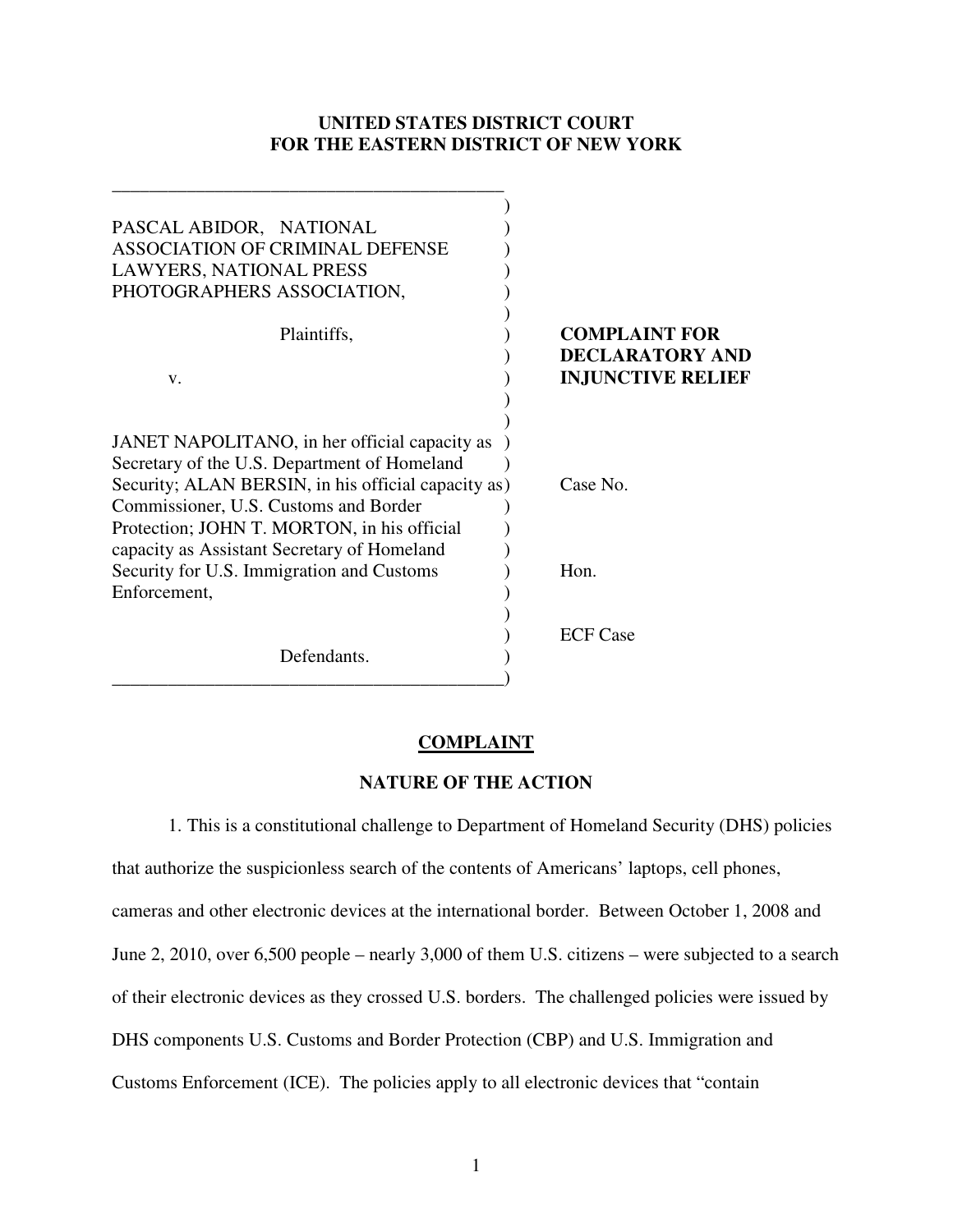information," including laptops, cameras, mobile phones, "smart" phones, and data storage devices. The policies permit border agents to search and copy electronic devices without reasonable suspicion. The policies also allow border agents to detain electronic devices and continue their searches even after a traveler has been permitted to enter the country. The policies do not place any time limits on how long DHS can keep travelers' devices, nor do they limit the scope of private information that may be searched, copied, or detained. The policies contain no meaningful limits on what information gleaned from a search can be retained and with whom that information can be shared. The policies make no provision for judicial approval or supervision.

2. Plaintiffs in this case are a U.S. citizen who has had his laptop, external hard drive, and cell phones searched and detained at the border and two U.S. professional associations whose members have had their electronic devices searched in the past. Both the individual plaintiff and the associations' members are likely to have their electronic devices searched, copied, and/or detained in the future pursuant to the policies. All have expended time, effort, and in some cases money to mitigate the harm that will be caused by such searches in the future.

3. Electronic devices like laptops, "smart" phones, and external data storage devices hold vast amounts of personal and sensitive information that reveals a vivid picture of travelers' personal and professional lives, including their intimate thoughts, private communications, expressive choices, and privileged or confidential work product. CBP's and ICE's policies and practices of searching, copying, and detaining these personal devices without suspicion or judicial supervision violates the constitutional rights of American citizens to keep the private and expressive details of their lives, as well as sensitive information obtained or created in the course of their work, free from unwarranted government scrutiny. The plaintiffs seek declaratory relief,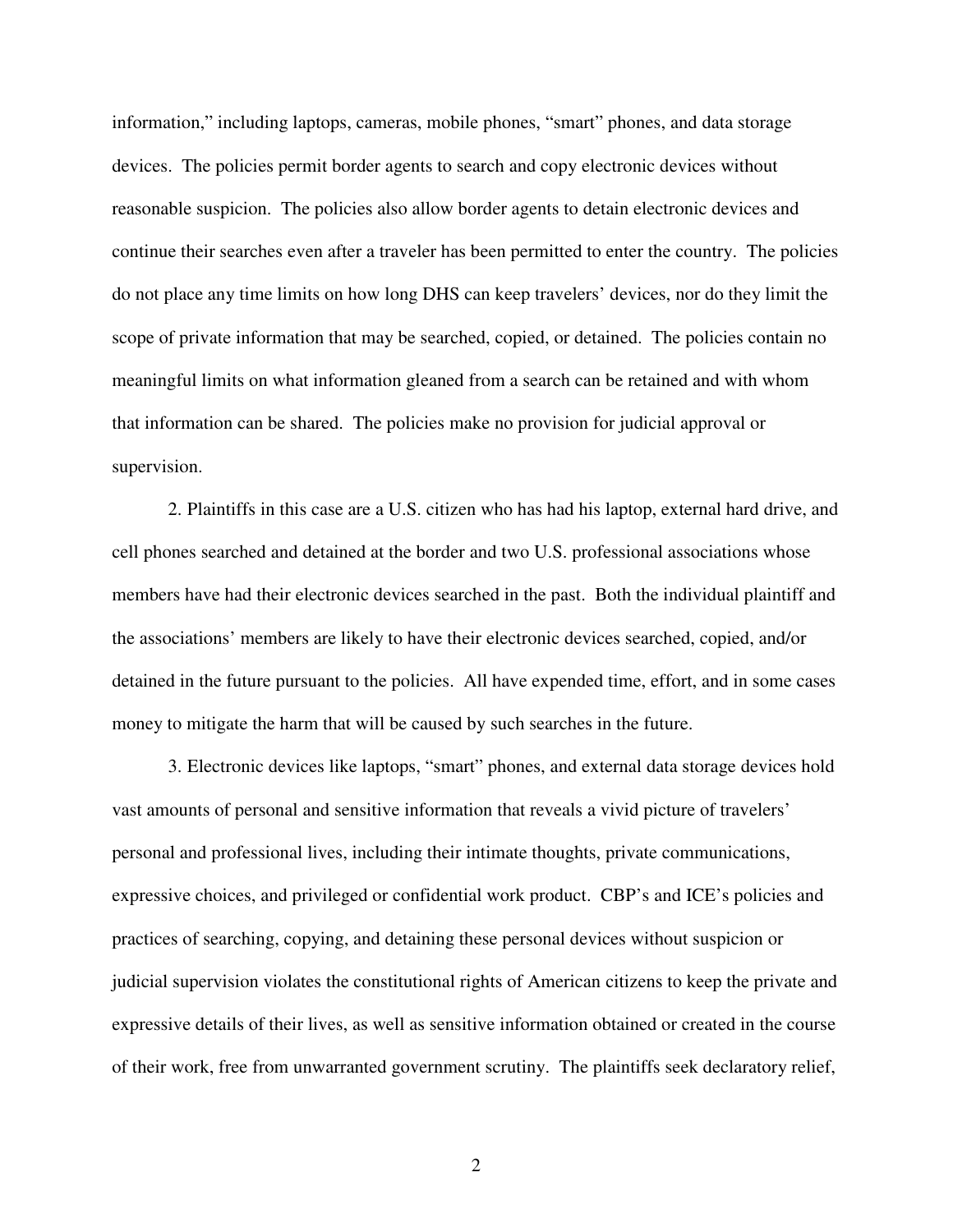an injunction against further enforcement of the policies, and the return or expungement of materials unlawfully obtained from Mr. Abidor's laptop.

### **JURISDICTION AND VENUE**

4. This case arises under the Constitution of the United States and presents a federal question within this Court's jurisdiction under 28 U.S.C. § 1331.

5. The Court has authority to issue declaratory and injunctive relief under 28 U.S.C. §§ 2201 and 2202, Rules 57 and 65 of the Federal Rules of Civil Procedure, and its inherent equitable powers.

6. Venue is proper in this district under 28 U.S.C. § 1391(e)(3) because plaintiff Pascal Abidor resides in this district.

## **PARTIES**

7. Plaintiff Pascal Abidor is a twenty-six-year-old U.S.-French dual citizen and a Ph.D. student at the Institute of Islamic Studies at McGill University in Montreal, Canada. Mr. Abidor is a resident of Brooklyn, New York, where his family lives.

8. Plaintiff the National Association of Criminal Defense Lawyers ("NACDL") is a 501(c)(6) non-profit organization based in Washington, D.C. NACDL is the association of the nation's criminal defense bar and has members in every state, including New York. NACDL sues on behalf of its members.

9. Plaintiff the National Press Photographers Association ("NPPA") is a 501(c)(6) nonprofit organization based in North Carolina and incorporated in New York whose membership is comprised of approximately 7,000 professional and freelance photojournalists. NPPA has members in every state as well as more than 250 members who reside abroad. More than 500 NPPA members reside in New York State. NPPA sues on behalf of its members.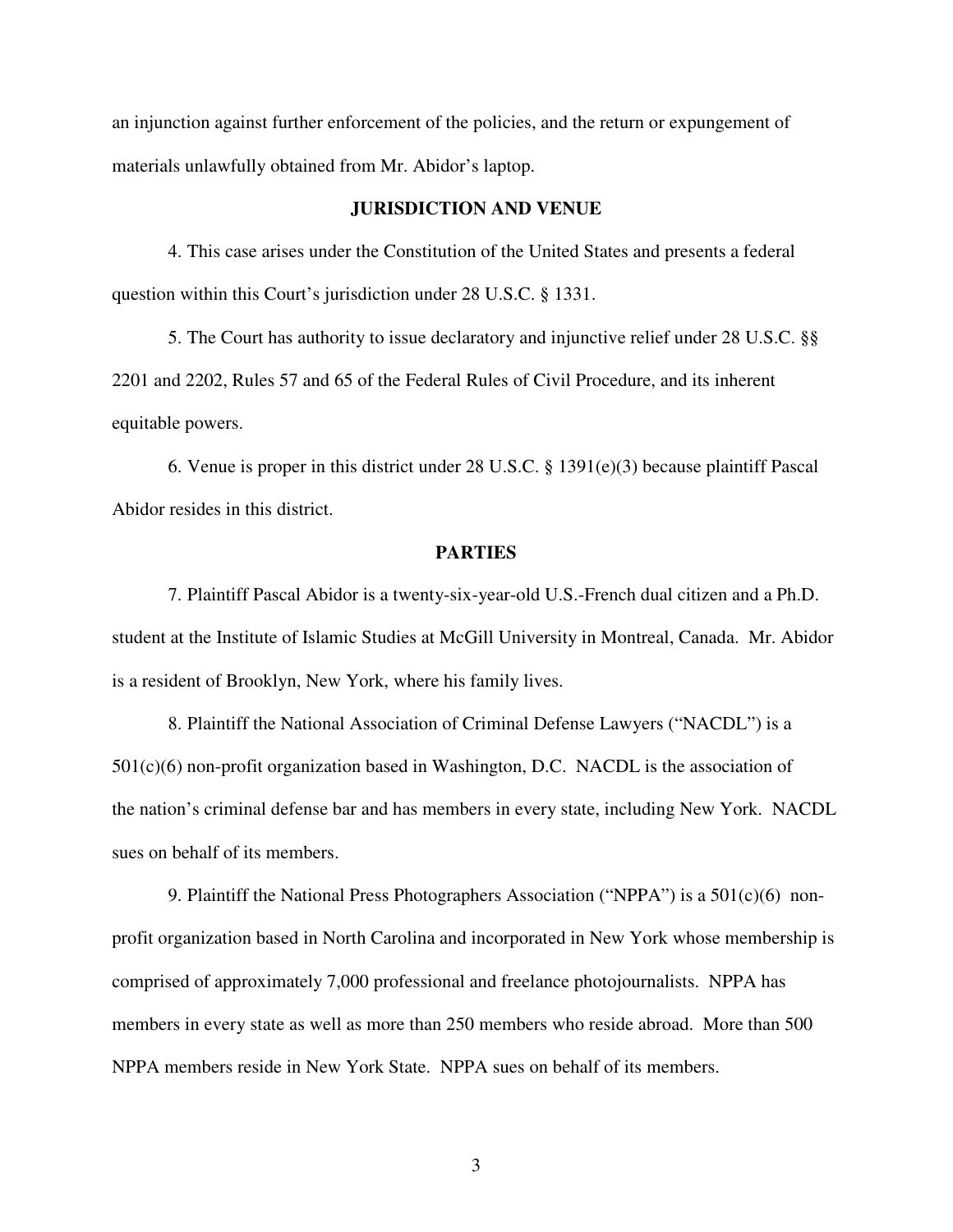10. Defendant Janet Napolitano is the Secretary of the Department of Homeland Security. CBP and ICE are components of DHS. As head of DHS, Secretary Napolitano has authority over all DHS policies, procedures, and practices related to border searches, including those challenged in this lawsuit. Defendant Napolitano is sued in her official capacity.

11. Defendant Alan Bersin is Commissioner of CBP. Commissioner Bersin has authority over all CBP policies, procedures, and practices relating to border searches, including those challenged in this lawsuit. Defendant Bersin is sued in his official capacity.

12. Defendant John T. Morton is Assistant Secretary of Homeland Security for ICE. Assistant Secretary Morton has authority over all ICE policies, procedures, and practices relating to border searches, including those challenged in this lawsuit. Defendant Morton is sued in his official capacity.

## **FACTUAL ALLEGATIONS**

### **The Policies**

13. In August 2009, two components of DHS issued substantially similar policies regarding the search, copying, and detention of electronic devices at the border: CBP issued a policy entitled "Border Search of Electronic Devices Containing Information" (the "CBP Policy"), CBP Directive No. 3340-049 (Aug. 20, 2009), and ICE issued a policy entitled "Border Searches of Electronic Devices" (the "ICE Policy"), ICE Directive No. 7-6.1 (Aug. 18, 2009). Both policies define "electronic devices" as any devices that "contain information," such as computers, disks, drives, tapes, mobile phones, cameras, and music players.

14. Both policies permit border officials to read and analyze the contents of information on international travelers' electronic devices without any suspicion of wrongdoing. The CBP Policy states that, in the course of a border search, "with or without individualized suspicion, [a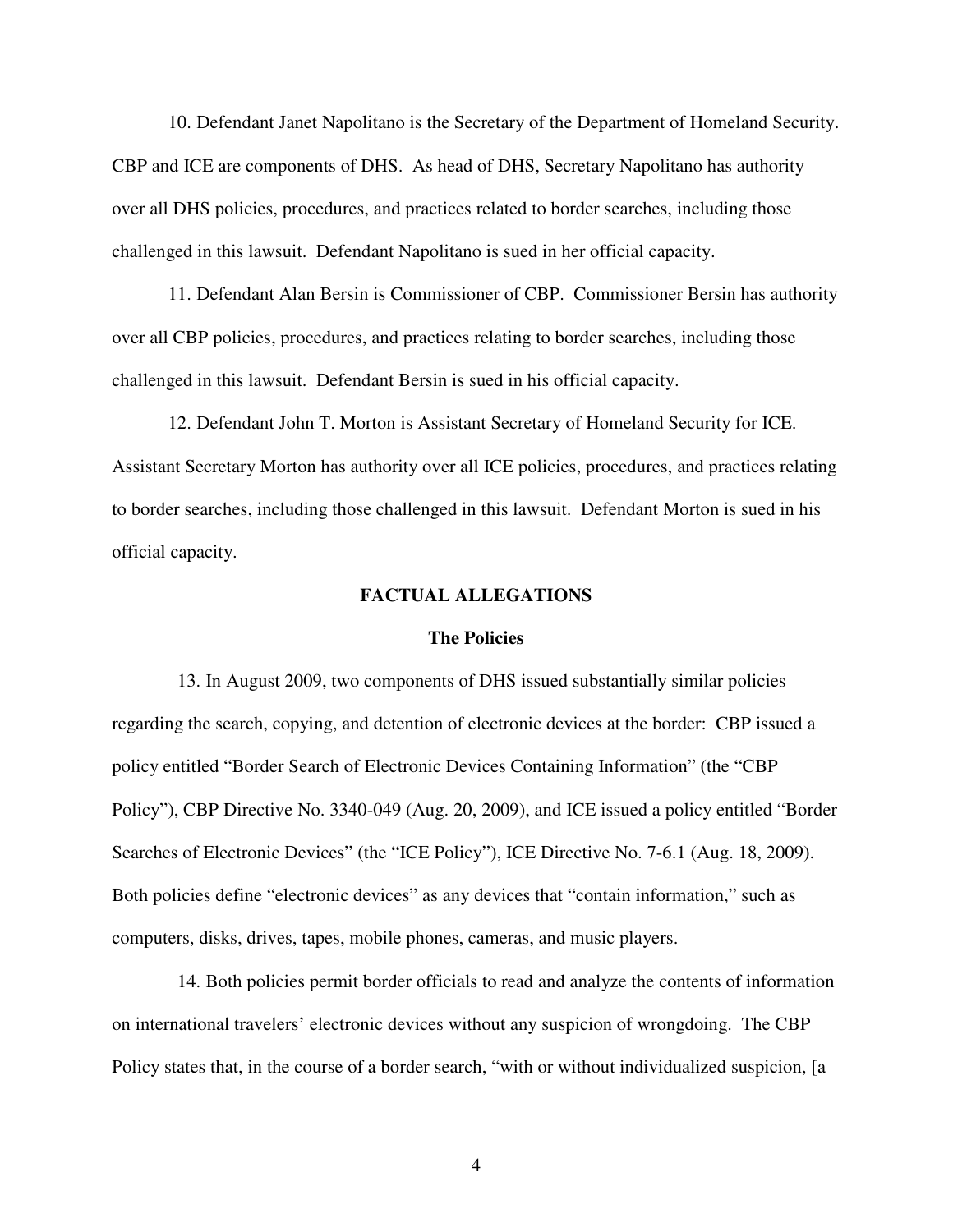CBP officer] may examine electronic devices and may review and analyze the information encountered at the border." The ICE Policy states that, "ICE Special Agents acting under border search authority may search, detain, seize, retain, and share electronic devices, or information contained therein, with or without individualized suspicion." Under both policies, these searches may occur outside of the traveler's presence.

15. Both policies permit border officials to read and analyze – without individualized suspicion – even legal or privileged information, information carried by journalists, medical information, confidential business information, and other sensitive data. The only limitations on such searches are that CBP or ICE agents must, in some circumstances, first consult with supervisors, agency counsel, or the U.S. Attorney's Office, and that the searches must comply with any other applicable federal law or policy.

16. Both policies permit border officials, without any suspicion of wrongdoing, to detain a traveler's electronic devices, or copies of the contents thereof, for the purpose of further reading and analysis even after the traveler has left the border. These detentions and searches may take place either on- or off-site. Although varying levels of supervisory approval are required for lengthy detentions, there is no specified maximum amount of time that a detention or search may continue.

17. When agents need technical advice to conduct a search, the policies permit border agents to share a traveler's devices or copies of the contents of those devices with other government agencies or third parties even where there is no suspicion of wrongdoing. When agents need "subject matter assistance" to conduct a search, the policies permit them to share a traveler's devices or copies of the contents of those devices with other government agencies or third parties when they have reasonable suspicion of activities in violation of the laws that CBP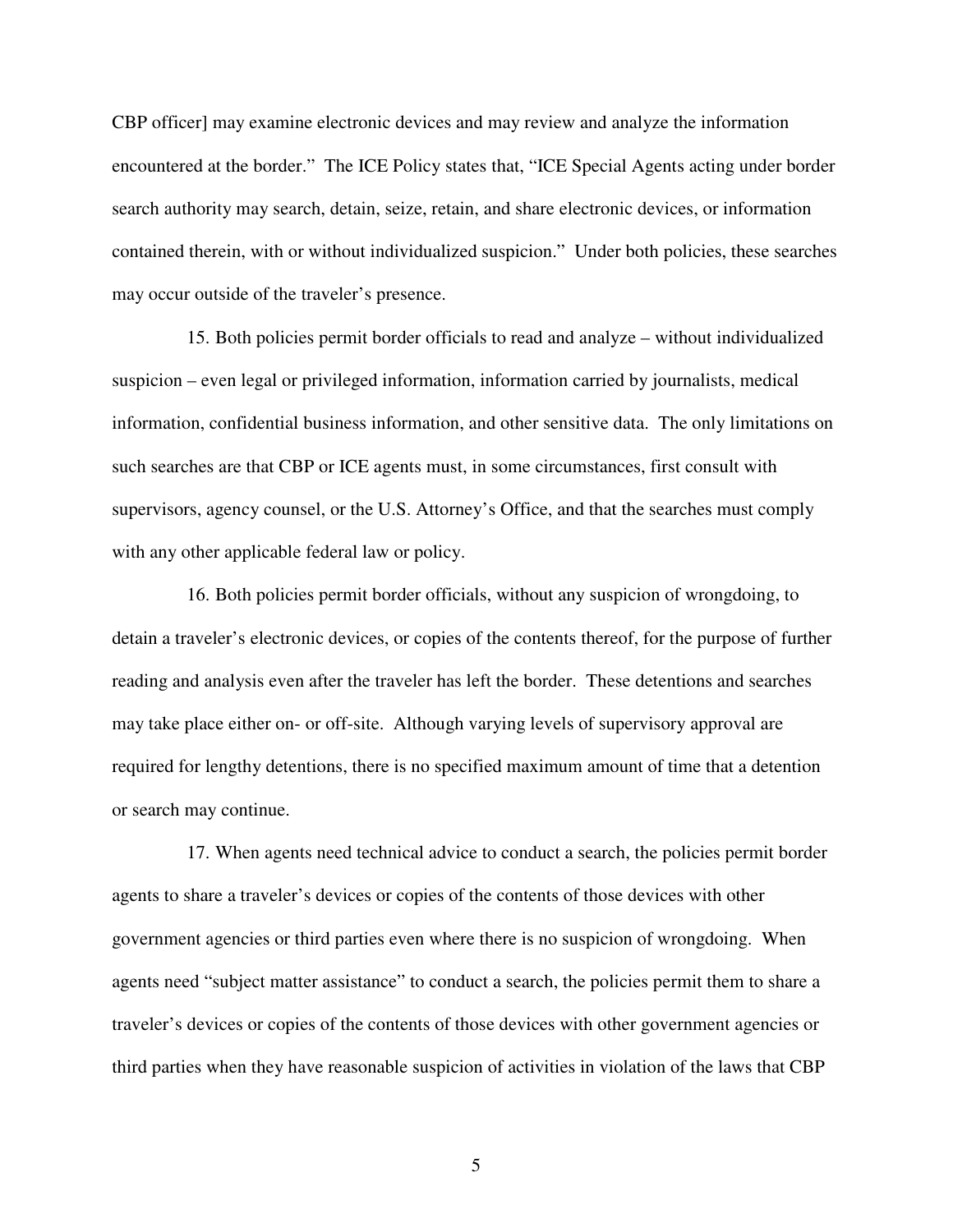and ICE enforce. If CBP or ICE transmits a device or copy to another federal agency for assistance, the assisting federal agency may retain or seize the device or copy when it has independent legal authority to do so.

18. In certain circumstances, the policies permit border agents to permanently retain copies of the contents of a traveler's electronic devices or information derived from the devices without any suspicion of wrongdoing. For example, both CBP and ICE may retain information without probable cause when it is "relevant" to immigration, customs, and other enforcement matters, and "if such retention is consistent with the privacy and data protection standards of the [pertinent records] system."

19. When agents have decided to permanently retain information from a traveler's electronic devices, the policies permit border officials to share that information "with federal, state, local and foreign law enforcement agencies."

20. According to records released by CBP through the Freedom of Information Act, between October 1, 2008 and June 2, 2010, over 6,500 people were subjected to a search of their electronic devices as they crossed U.S. borders. Of these, nearly 3000 were U.S. citizens. Between October 28, 2008 and June 9, 2009, CBP detained over 220 electronic devices carried by international travelers. Between July 2008 and June 2009, CBP transferred data its agents found on travelers' electronic devices to third party agencies over 280 times. Over half the time, those third party agencies asserted an independent basis for retaining or seizing the data.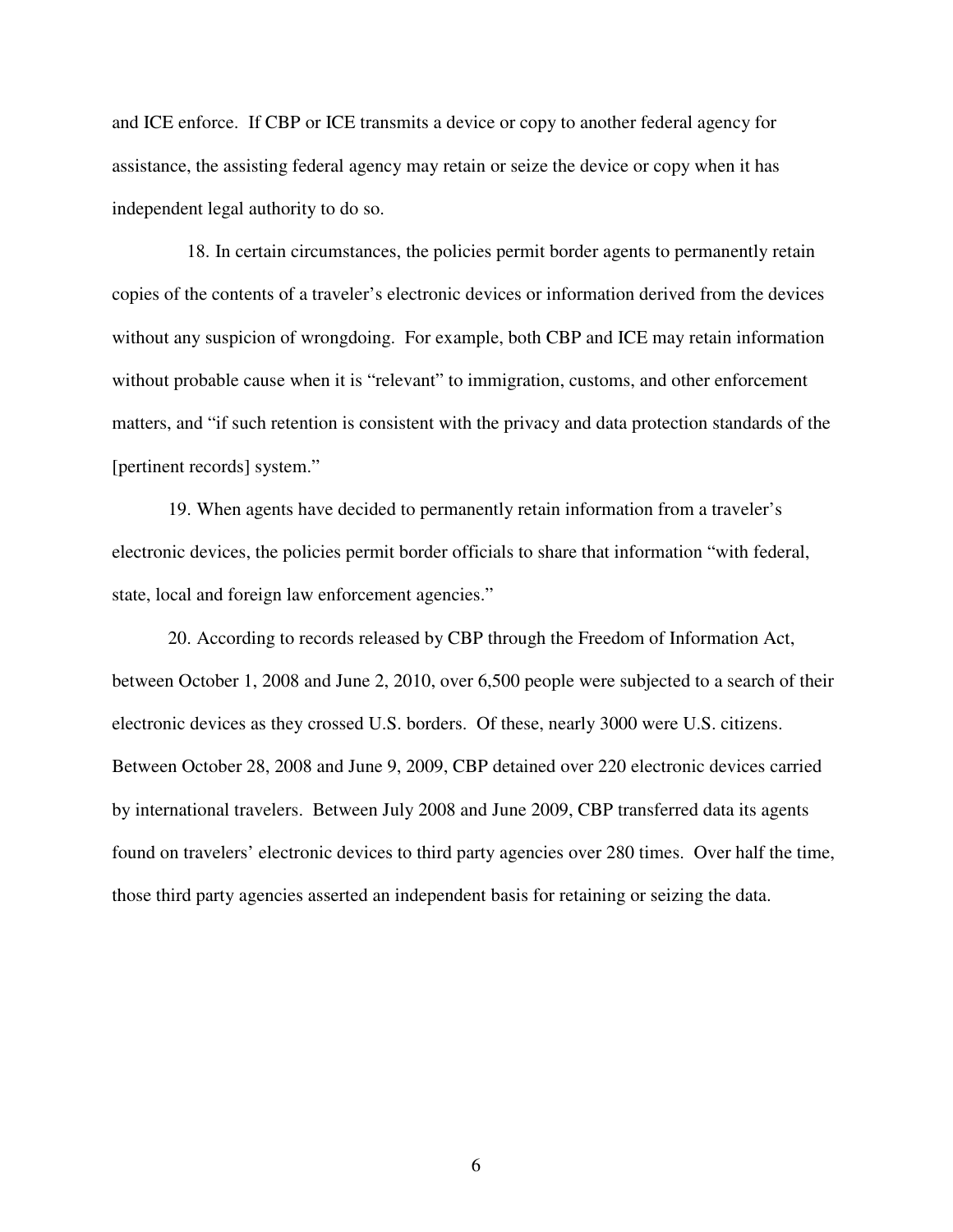### **PLAINTIFFS' ALLEGATIONS**

### **Pascal Abidor**

21. Pascal Abidor is a twenty-six year old U.S.-French dual citizen and a graduate student in Islamic Studies at McGill University in Montreal, Canada. Mr. Abidor stores a large amount of personal and private information on his laptop and other electronic devices. For example, his laptop and external hard drive contain everything from his academic research and reading materials, class notes, emails and chat records with his girlfriend and friends, photos of friends and family, his favorite movies and music, journal articles of interest, documents detailing his academic credentials, tax records, and images downloaded from the Internet. A quick search of his laptop reveals what files he has recently downloaded from the Internet, what Web sites he has recently visited, and what search terms he has entered into search engines such as Google.

22. Mr. Abidor frequently travels internationally with his electronic devices. As a Ph.D. student in Islamic Studies, Mr. Abidor travels abroad to pursue his research. He brings his laptop and other devices with him when he travels so he can access necessary research materials and record the results of his archival and other research. Furthermore, as a U.S. citizen attending school in Canada, Mr. Abidor regularly crosses the border on trips home to Brooklyn. He brings his laptop and other devices with him when he returns home because these devices are his virtual office, allowing him to access his personal correspondence and other documents at all times.

23. Mr. Abidor treats the contents of his electronic devices as private and has always believed they are private. Much of the information stored in Mr. Abidor's laptop and other electronic devices is highly personal, and reveals intimate details about Mr. Abidor's life, including his thoughts, his associations, his scholarly work, and his expressive choices. Mr.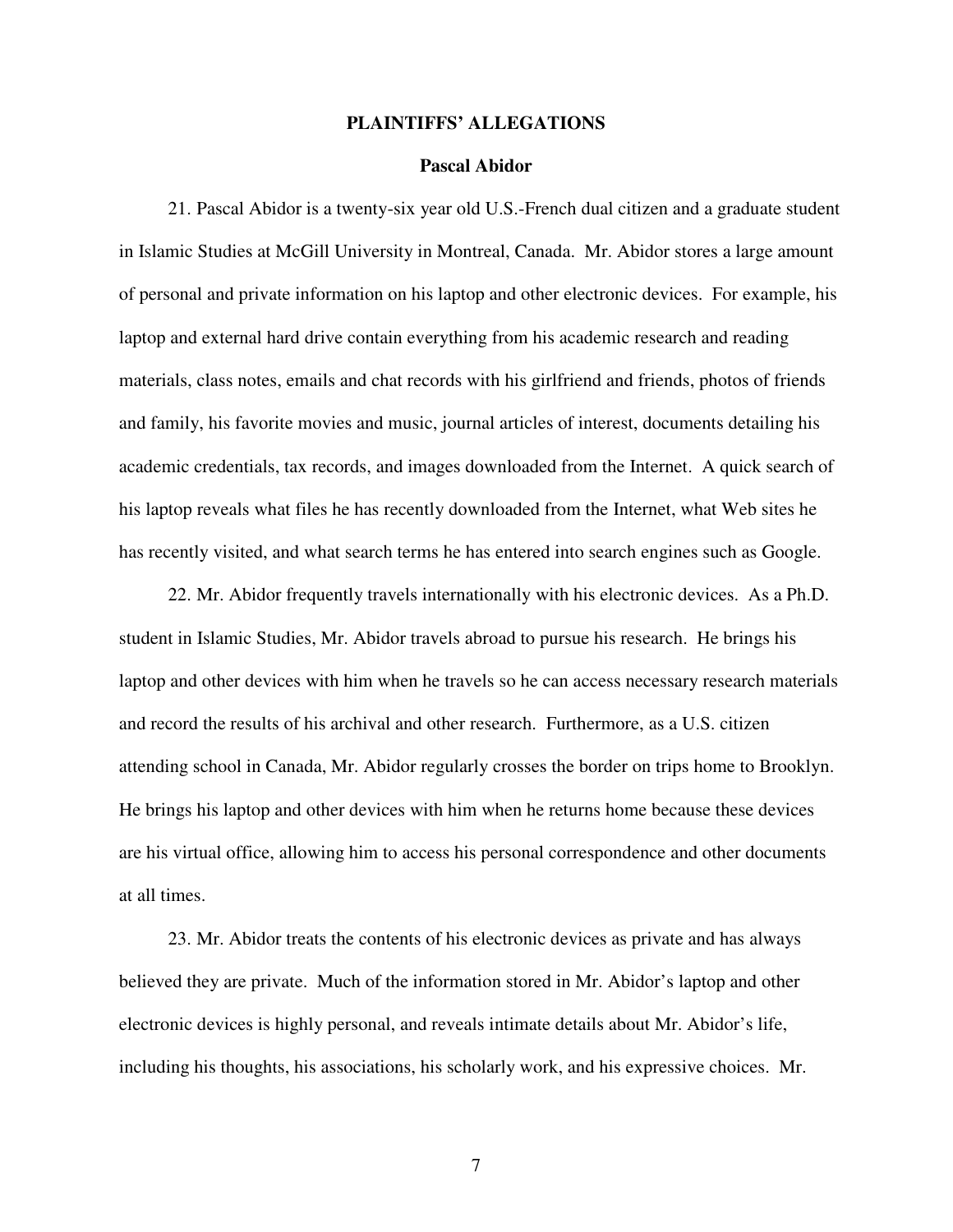Abidor ensures that his laptop remains protected by locking it with a password and using security software.

#### May 1 Search of Mr. Abidor's Laptop

24. On Saturday, May 1, 2010, at about 9 a.m., Mr. Abidor boarded Amtrak train 69 in Montreal, Canada, with the final destination of New York City, to visit his family after the end of the academic year at McGill University. He was carrying his laptop, digital camera, two cell phones, and external hard drive.

25. At approximately 11 a.m., the train arrived at the CBP inspection point at the border of Québec and New York, in the vicinity of Service Port-Champlain.

26. At the inspection point, a CBP officer named Officer Tulip boarded the train and approached Mr. Abidor. Mr. Abidor gave her his customs declaration and U.S. passport.

27. Officer Tulip asked where Mr. Abidor lives and why. Mr. Abidor explained that he lives in Canada because he is pursuing a graduate degree in Islamic Studies.

28. Officer Tulip then asked him where he had been the previous year. Mr. Abidor told her that he had briefly lived in Jordan and been to Lebanon. He provided her with his French passport, which contained the visas to those two countries.

29. After this brief interaction, Officer Tulip directed Mr. Abidor to bring his belongings to the café car of the train for further inspection. Upon seeing Mr. Abidor's belongings, Officer Tulip took and carried the bag containing Mr. Abidor's laptop as she escorted him to the café car.

30. There were five or six other CBP officers present in the café car. When Officer Tulip and Mr. Abidor entered the café car, Officer Tulip, without any further questioning or warning,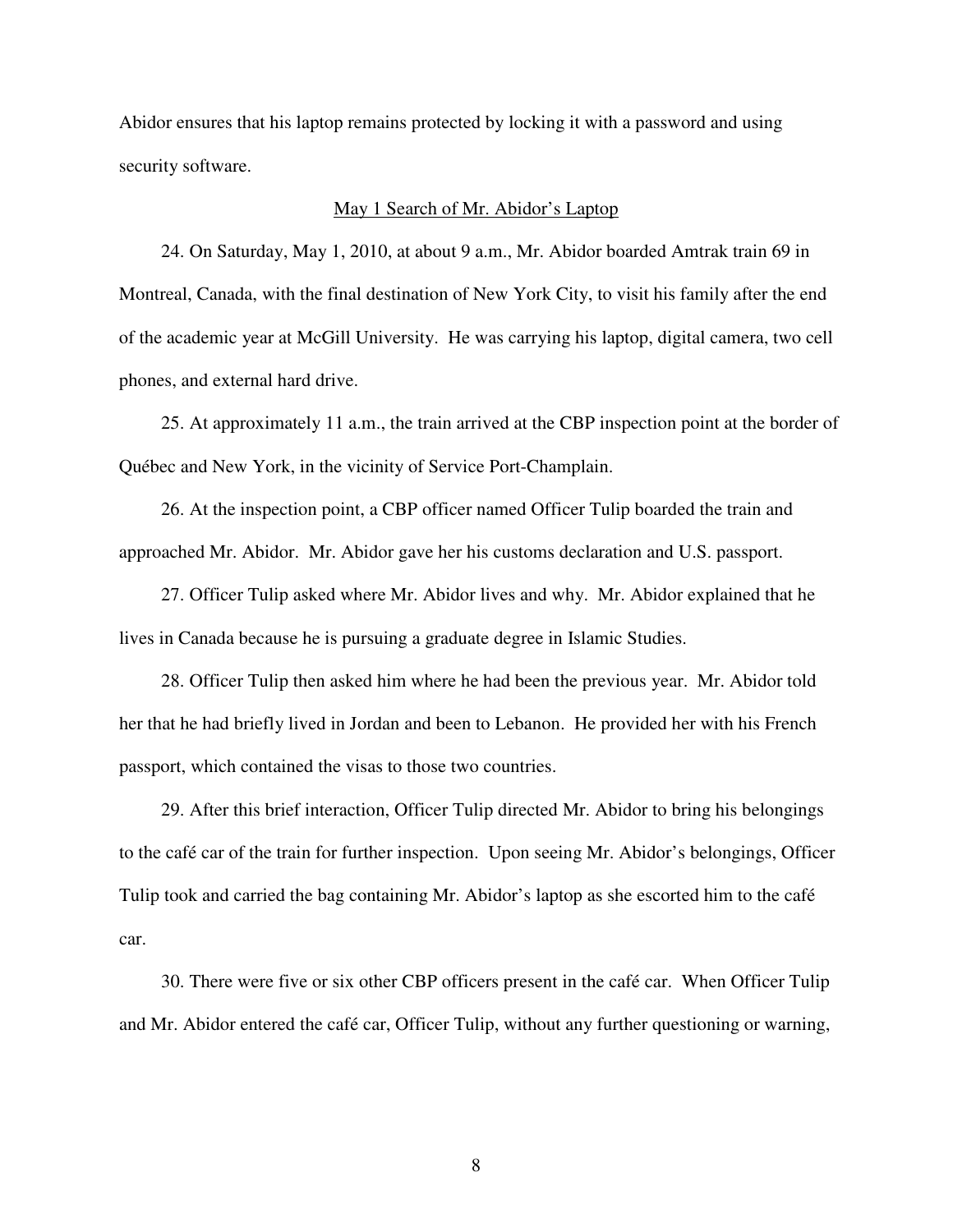removed Mr. Abidor's laptop from his bag and turned it on. She ordered Mr. Abidor to enter his password. Mr. Abidor complied with the order.

31. Once Officer Tulip gained access to the laptop, she began to peruse its contents.

32. While browsing through his laptop, Officer Tulip asked Mr. Abidor about some personal pictures she found as well as pictures that Mr. Abidor had downloaded from the Internet for research purposes. The images that Mr. Abidor had downloaded from the Internet for research purposes, including images of Hamas and Hezbollah rallies, particularly interested Officer Tulip. She asked Mr. Abidor why he had "this stuff" on his computer. Mr. Abidor explained that he had gotten the images through a Google Image search. She asked why he would be interested in the images, and Mr. Abidor explained that his specific area of research for his Ph.D. degree is the modern history of Shiites in Lebanon.

33. At this point, Officer Tulip and other CBP officers ordered Mr. Abidor to write down his password. Mr. Abidor complied with this order. The officers asked him a few other questions on topics such as his girlfriend, the purpose of his studies, where he had lived since 2006, and his plans during the next few years.

34. The officers then told Mr. Abidor that he would be taken off the train to the port. A male officer directed him to put his hands against the wall of the café car. He patted Mr. Abidor down, applying a strong amount of pressure to his groin and genitals at various angles. The officers then placed Mr. Abidor in handcuffs. The officers told him that frisking and handcuffing was standard procedure.

35. Mr. Abidor arrived at the port at approximately 1 p.m. A number of agents carried Mr. Abidor's belongings into the building. Mr. Abidor was placed in a detention cell without any of his luggage. The cell, which was approximately 5 feet by 10 feet, had painted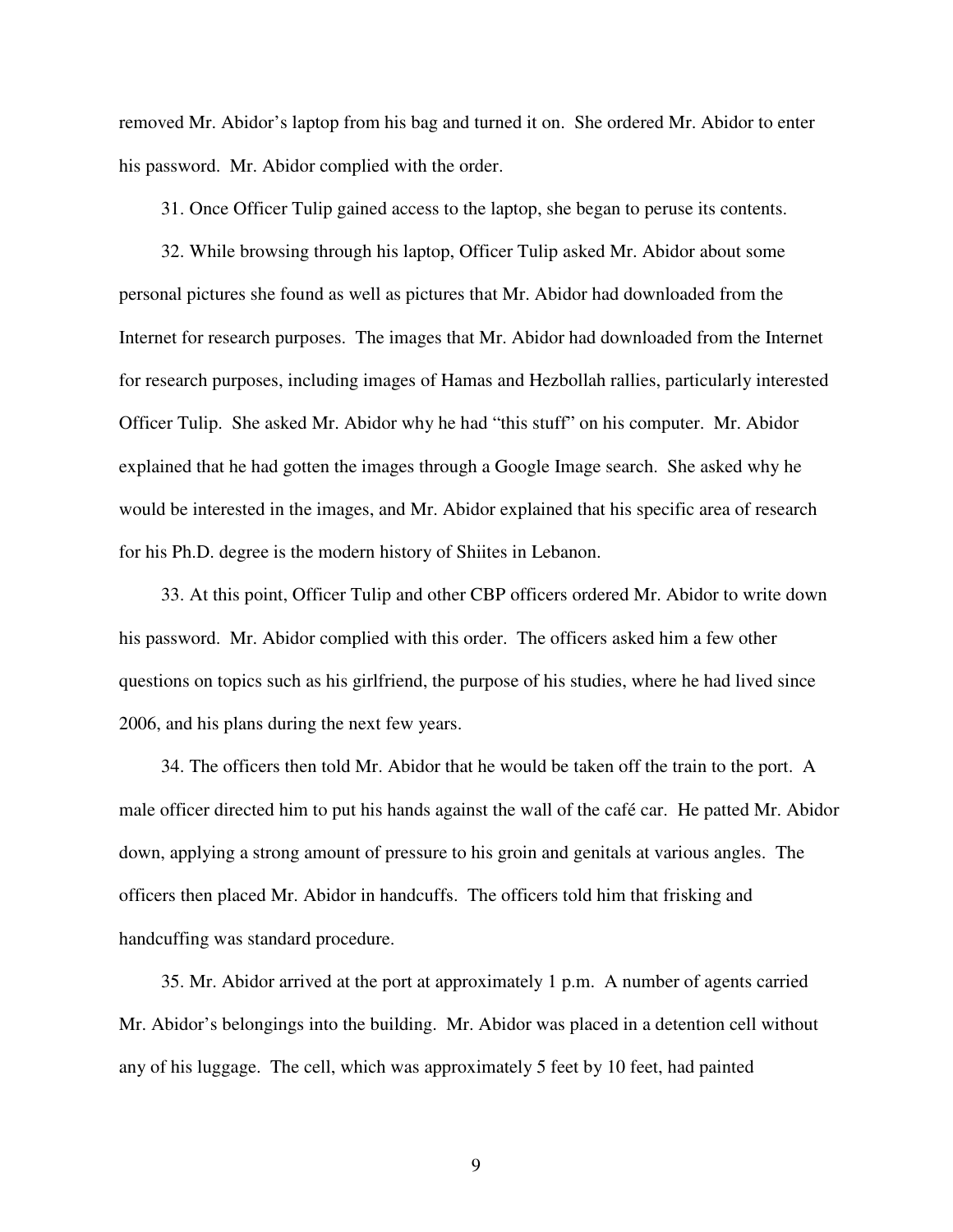cinderblock or concrete walls, and there was a concrete and steel-reinforced door with a small window.

36. Mr. Abidor was detained for approximately three hours. During that time, he was questioned by Officer Tulip and several other officers. Occasionally someone would enter the cell and ask a few questions. When Mr. Abidor was questioned at length, the officers took him outside of the cell.

37. During the questioning, the agents told Mr. Abidor that he had lots of "symbolic materials" in his possession and that he needed to explain the meaning of the materials and why he possessed them. They also asked him about his parents, travel history and plans, Ph.D. research topic, and his perspective on the Middle East.

38. After Mr. Abidor answered their questions, truthfully and to the best of his ability, the officers took Mr. Aibdor to a separate room to take his fingerprints and photograph him. He was then returned to the detention cell.

39. An officer who described himself as working both with CBP and with the FBI subsequently entered the detention cell to ask Mr. Abidor more questions. The officer asked him about his Ph.D. research topic, his interest in the topic, and future plans. Once again, Mr. Abidor answered all questions truthfully and to the best of his ability.

40. Sometime after Mr. Abidor spoke to the officer from CBP and FBI, Officer Tulip came to his detention cell and told him that he would be free to go in five minutes once the paperwork was completed.

41. On information and belief, during the three hours in which Mr. Abidor was being questioned, officers from CBP and/or other government agencies searched through various files on his laptop. For example, from what Mr. Abidor could determine from the "last opened" date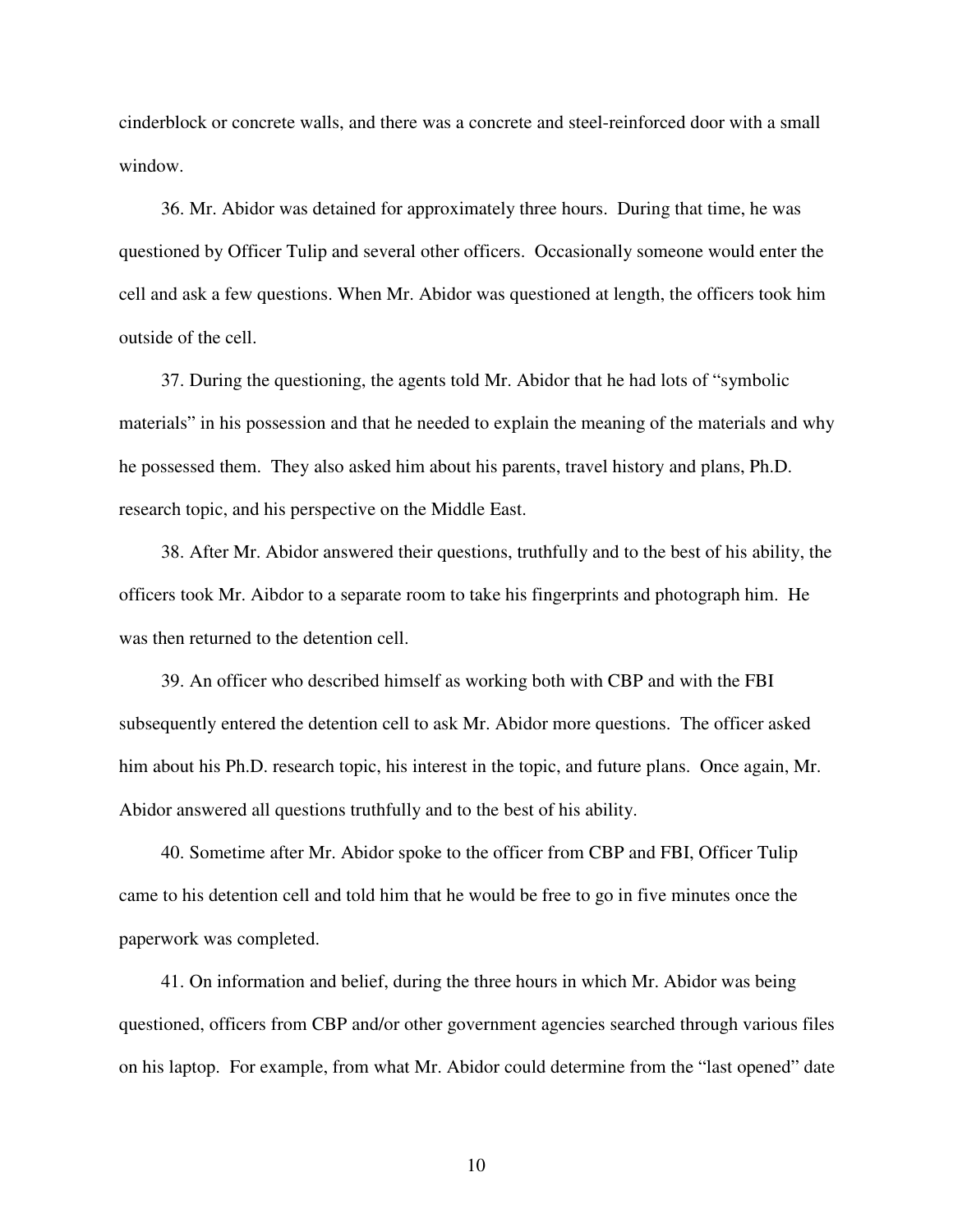of the files after his laptop was returned, during that three-hour period, the officers at minimum opened an iMovie Project entitled "My Great Movie" and an Adobe PDF document of citations for his dissertation.

42. As Mr. Abidor was being released, he learned that CBP would not return his laptop and external hard drive to him. He insisted that he needed access to these devices for research purposes and that he would be traveling to the United Kingdom and France to do research in two weeks. He was particularly concerned because the devices contained the sole copies of his academic work product from the past three years.

43. Officer Tulip gave Mr. Abidor a "Detention Notice and Custody Receipt for Detained Property." The form indicated that the devices were being held for ICE.

44. Mr. Abidor received his other luggage, including his camera and two cell phones. One of his cell phones was returned with a scratch on the back of the phone near the battery, suggesting that someone had tried to open it.

45. Mr. Abidor was released at approximately 4 p.m., almost five hours after his train arrived at the U.S.-Canada crossing. Because he had been taken off his train, he had to wait for a bus with an open seat to take him into New York City. He finally arrived at his home in New York City at around midnight.

46. The encounter with CBP and FBI agents left Mr. Abidor frightened, disturbed and severely upset. For at least 10 days, Mr. Abidor had a difficult time sleeping. He was in a state of anxiety and experienced panic attacks.

#### Eleven-Day Detention of Mr. Abidor's Laptop and External Hard Drive

47. In the days following his return to the United States, Mr. Abidor repeatedly called the seized property office at Service Port-Champlain to ask when his laptop and external hard drive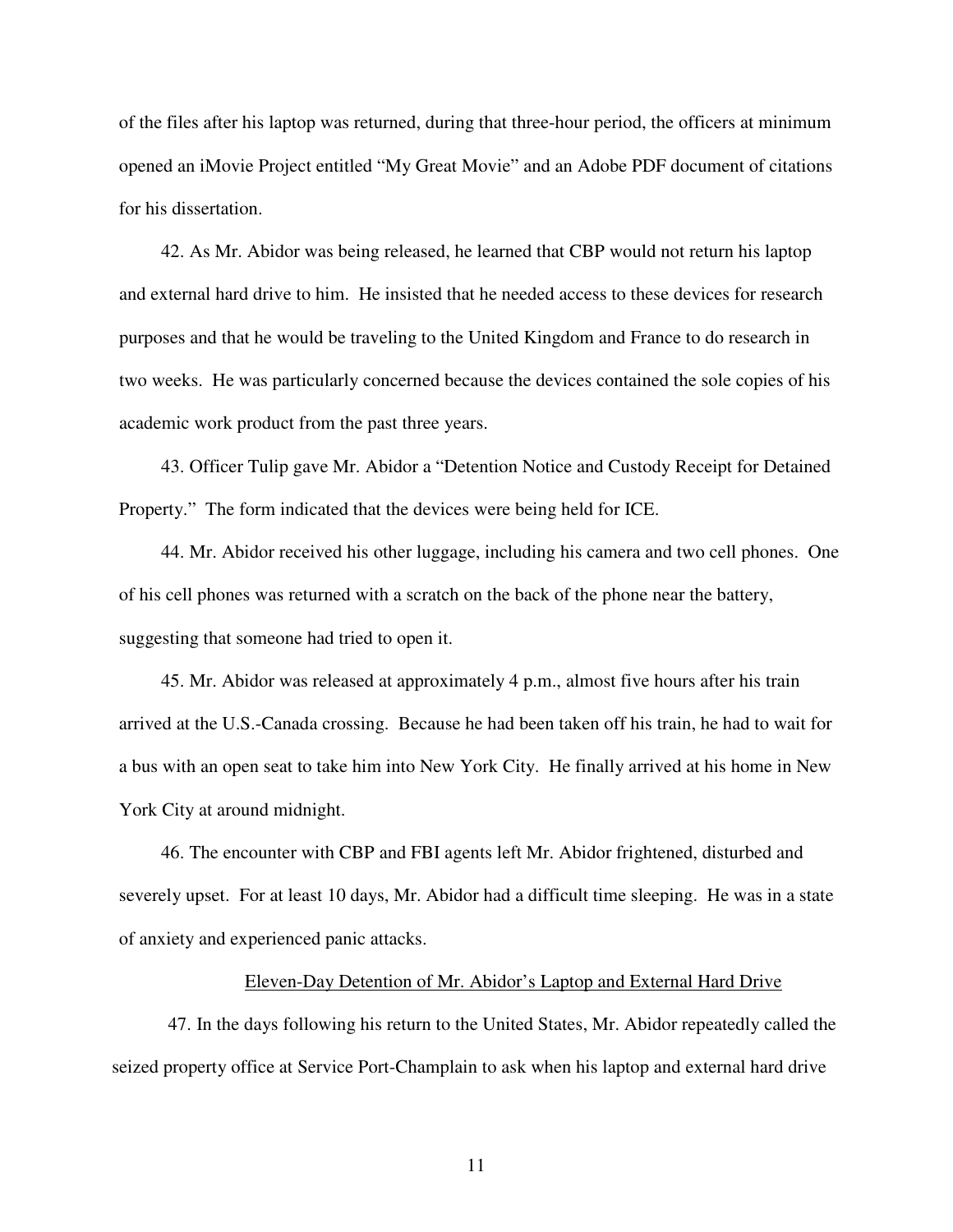would be returned. He was anxious to have the devices returned to him because they contained the sole copies of his academic work and because he was planning to leave for Europe in two weeks for archival work. He was told only that the government claims the authority to keep the devices for up to 30 days.

48. On May 10, 2010, CBP received a letter from Mr. Abidor's lawyers demanding the immediate return of his electronic devices. On May 12, 2010, Mr. Abidor finally received the laptop and external hard drive via mail.

49. Mr. Abidor's laptop has a seam between the keyboard portion of the laptop and the outer case, which would reveal the internal hard drive if opened. Upon return, there appeared to be minor increases of space in the seam of the laptop. The external hard drive was returned with the casing and warranty seal broken open.

50. By examining the "last opened" date of files on his laptop, Mr. Abidor learned that between May 1 and May 11, officers from ICE, CBP and/or other agencies had examined basic directory folders on his laptop such as "library" and "users," as well as backup documents that he had stored on his external hard drive.

51. Some files opened and examined by the officers included highly private and expressive materials that reveal intimate details about Mr. Abidor's life, such as his personal photos, a transcript of a chat with his girlfriend, copies of email correspondence, class notes, journal articles, his tax returns, his graduate school transcript, and his resume. At the time his laptop was detained, it was configured to automatically allow access to his online email and social networking accounts, raising the possibility that border agents searched through Mr. Abidor's stored correspondence and communications as well.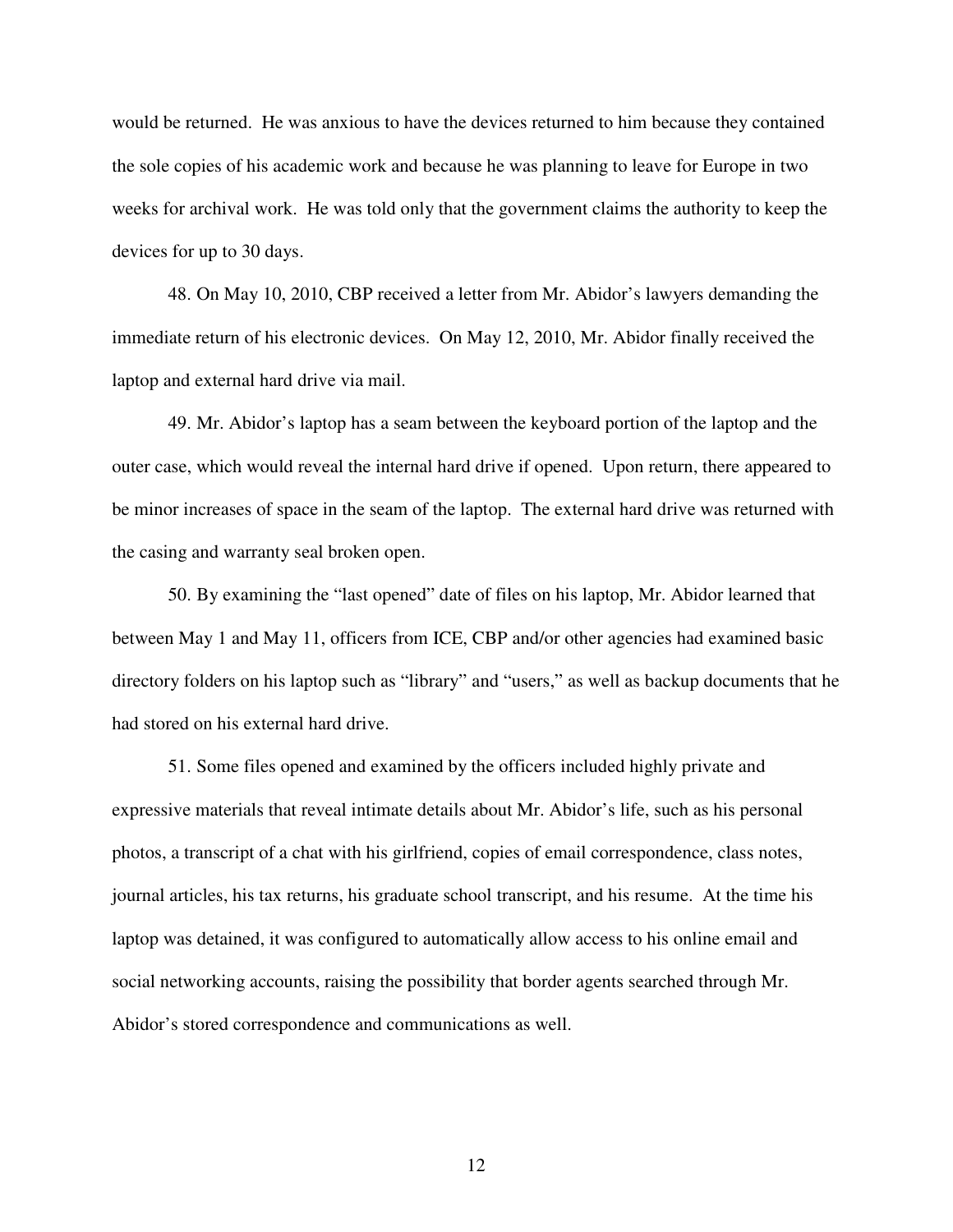52. On information and belief, officers from ICE, CBP and/or other agencies copied the contents of Mr. Abidor's laptop and external hard drive.

53. On information and belief, officers from ICE, CBP and/or other agencies transmitted the contents of Mr. Abidor's laptop and external hard drive to other agencies.

54. On information and belief, copies of the contents of Mr. Abidor's laptop and information derived from his devices are being retained by ICE, CBP and/or other agencies.

## Future Travels Across the U.S. Border

55. Mr. Abidor's electronic devices are likely to be searched and detained in the future pursuant to ICE's and CBP's suspicionless search policies. As a graduate student, Mr. Abidor travels frequently across the U.S. border with his electronic devices. He often travels with a number of such devices, including his laptop, external hard drive, cell phone, camera, and iPod. When he travels to attend school in Canada, and also when he travels to countries in Europe and the Middle East to conduct research, Mr. Abidor is often out of the country for weeks or months at a time.

56. Mr. Abidor is likely to be subjected to search under ICE's and CBP's suspicionless search policies because Officer Tulip appeared to decide to search his laptop on the basis of two factors that will not change – his field of study and his past travels.

57. Mr. Abidor has just started his graduate program at McGill University in Montreal, Canada, and plans to be there for at least five more years. In the past year since he started his program, he has returned to the United States twice to visit his family in New York. He plans to continue returning home for a visit at least two to three times each year.

58. Mr. Abidor also plans to travel to and from the United States to countries in Europe and the Middle East to conduct research for his degree. For example, on May 16, 2010, Mr.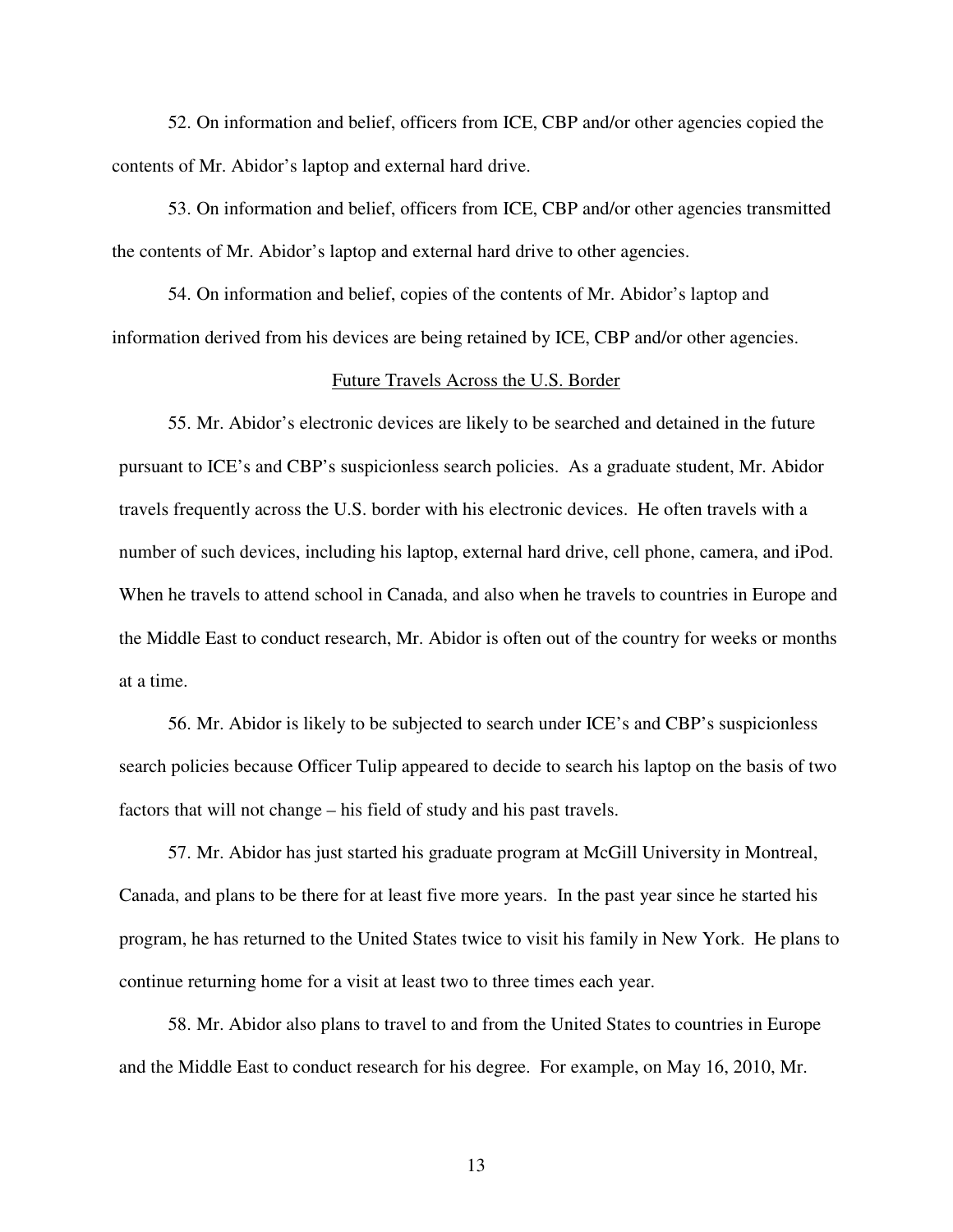Abidor flew from John F. Kennedy International Airport to the United Kingdom and France in part to do archival work. He returned to the United States through Newark Liberty International Airport on July 8, 2010. Upon his return, he was referred to secondary inspection. His electronic devices were not searched, but it became apparent that information about his previous encounter with officials at Service Port Champlain, and possibly information derived from the searches of his electronic devices, was accessible to the CBP officer at Newark. Mr. Abidor was questioned about what happened to him the last time he was stopped, what he intended to do once he received his Ph.D., how he paid for his travels, and details about his girlfriend. He was also asked whether he was a Muslim, and what languages he speaks.

59. As his research progresses, Mr. Abidor expects to travel more frequently. For example, he will have to travel to Syria and Lebanon to complete his Ph.D. thesis. When Mr. Abidor travels internationally to conduct research, he must travel with his laptop to transport research materials and record the results of his research.

60. As a result of CBP's and ICE's suspicionless search policies, Mr. Abidor must take steps to safeguard his private, expressive, and research material from unwarranted government scrutiny at the border and take steps to minimize the risk that border officials will once again seize his electronic devices for a lengthy period of time.

61. It is not feasible for Mr. Abidor to leave his electronic devices behind when he travels internationally. Mr. Abidor needs these devices with him so he can transport research materials, record the results of his research, and communicate with others.

62. Mr. Abidor has already started traveling with less information on his computer. Given his area of study, Mr. Abidor is particularly concerned about having information on his laptop that could be misconstrued by border officials. He now self-censors what types of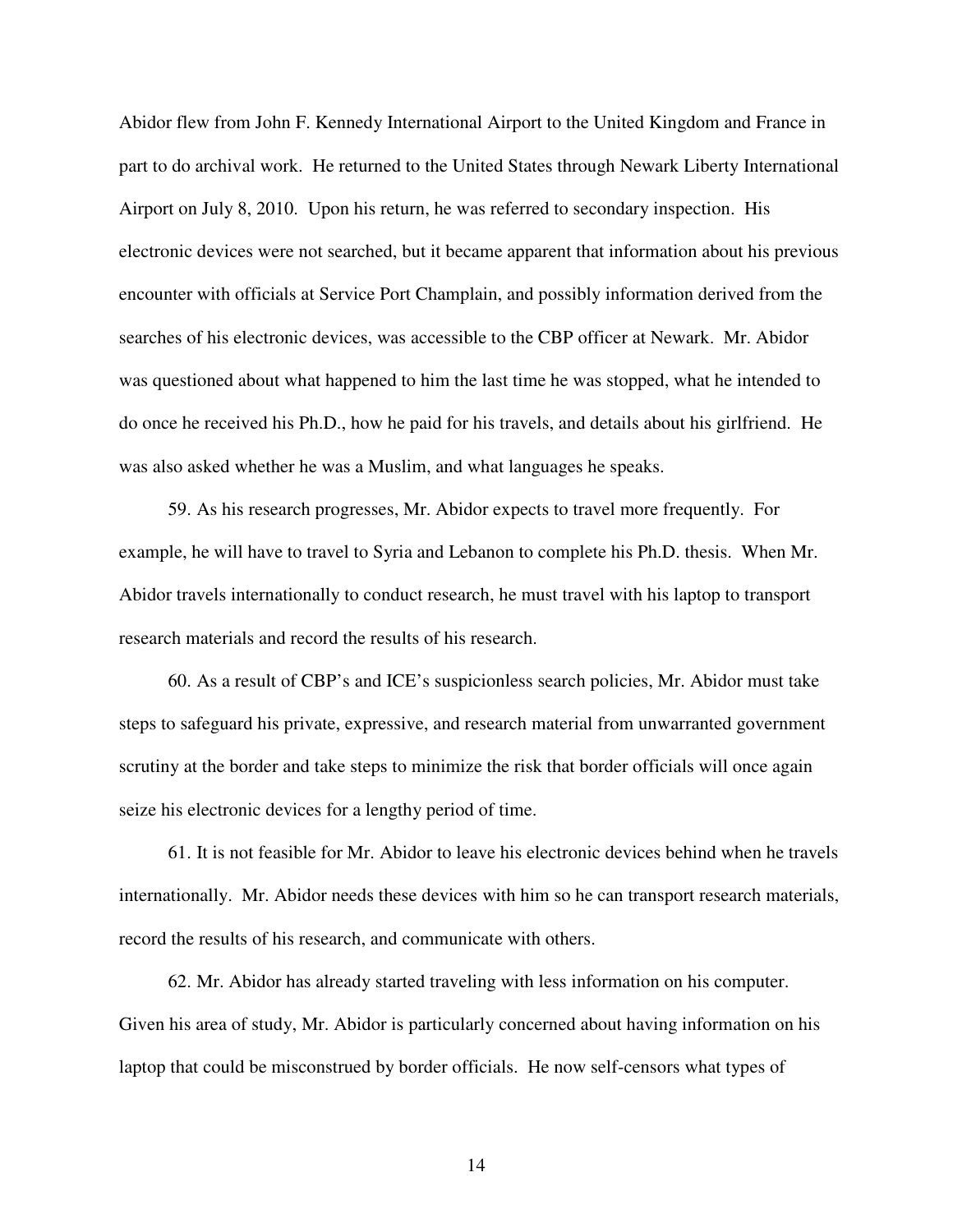photographs he downloads to his computer. Even for those materials that he does download, prior to traveling, Mr. Abidor now backs up onto an external hard drive and then deletes materials he fears that border officials may misconstrue, and that may lead border officials to detain him and his electronic devices. Mr. Abidor no longer stores the passwords for his email and social networking accounts on his computer.

63. Mr. Abidor has also decided to change the way he conducts research. When he conducts archival research, Mr. Abidor now avoids taking notes and gathering materials of the type that might by misconstrued by border officials. Also, he will now, where possible, forego taking notes of his interviews with research subjects. When Mr. Abidor does take notes of interviews with research subjects or when interview subjects provide him with documents and information, he will warn them of the possibility that border officials will obtain access to this information under the suspicionless search policies. Mr. Abidor fears that this will discourage some interviewees from being candid or from sharing information or documents with him that they otherwise would have shared.

64. Mr. Abidor has also changed the manner in which he travels to visit his family. Before the incident at Service Port Champlain, Mr. Abidor typically traveled home from McGill University via Amtrak because it is substantially cheaper than flying and is faster (and often cheaper) than renting a car in Montreal and returning it in New York. Now, he intends to rent a car to travel between school and his home. Although border officials may still search his devices and detain him, traveling by car will be less disruptive to his travel plans than being taken off an Amtrak train, transported to the far-away Service Port Champlain, and then waiting for a bus to take him home once he is permitted to leave the port. When Mr. Abidor returned to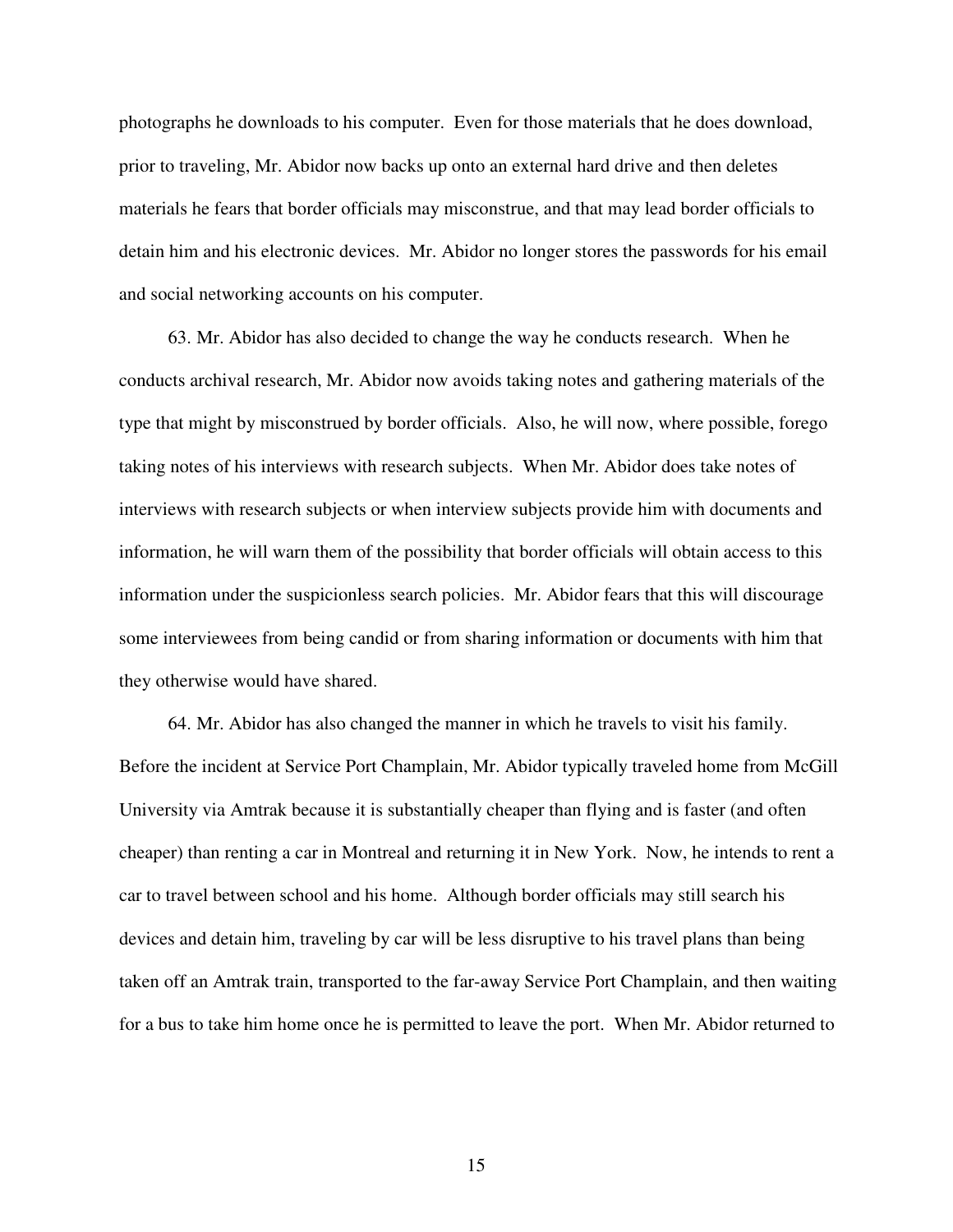school on August 6, he rented a car to drive across the border to avoid the possibility of being stranded at the port.

## **National Association of Criminal Defense Lawyers**

65. The National Association of Criminal Defense Lawyers ("NACDL") is a non-profit organization founded in 1958 to promote study and research in the field of criminal law; to disseminate and advance knowledge of the law in the area of criminal practice; and to encourage the integrity, independence, and expertise of defense lawyers in criminal cases.

66. NACDL is a membership organization with approximately 10,000 lawyers and 35,000 affiliate members from all 50 states, six U.S. territories, and 32 nations.

67. NACDL actively advocates to protect the constitutional rights of its members and its members' clients. NACDL is concerned with the erosion of due process and the rights of criminal defendants and suspects generally, but is particularly concerned with the impact that national security policies implemented in the past 10 years have had on the criminal justice system and the way in which they have eroded First, Fourth, Fifth, and Sixth Amendment rights.

68. NACDL has been particularly active in protecting its members and their clients against unconstitutional government surveillance policies and practices. To this end, among other things, NACDL has lobbied against or for the repeal of unconstitutional surveillance laws and policies such as provisions of the Patriot Act, the National Security Agency's (NSA) warrantless wiretapping program, and the FISA Amendments Act. NACDL has sued on behalf of its members to challenge the legality and constitutionality of the NSA's warrantless wiretapping program. NACDL has also submitted *amicus curiae* briefs in cases concerning border searches and government surveillance. *See, e.g.,* Brief *Amicus Curiae* of the National Association of Criminal Defense Lawyers in Support of Respondent, *United States v. Flores-*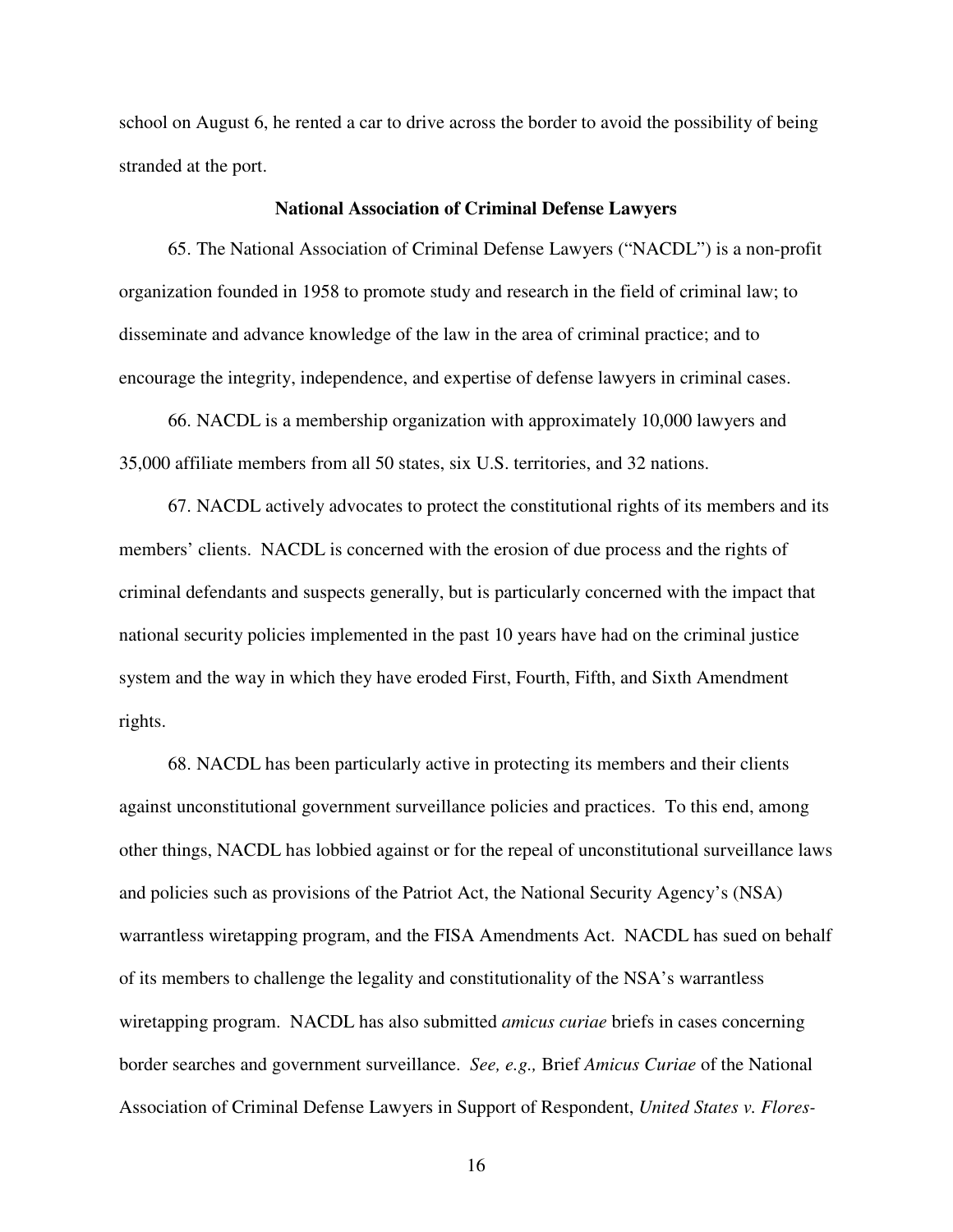*Montano*, No. 02-1794 (Jan. 12, 2004) (concerning constitutionality of a suspicionless border search); Brief on Behalf of *Amicus Curiae* National Association of Criminal Defense Lawyers in Support of Affirmance, *In Re Appeal from July 19, 2002 Decision of the United States Foreign Intelligence Surveillance Court*, No. 02-001 (For. Intel. Surv. Ct. of Rev. Sept. 9, 2002) (brief concerning constitutionality of Patriot Act amendments to Foreign Intelligence Surveillance Act); Brief on Behalf of the National Association of Criminal Defense Lawyers *et al*. as *Amici Curiae*, *People v. Weaver*, No. 53 (N.Y. Feb. 2, 2009) (concerning constitutionality of warrantless GPS tracking of personal vehicle).

69. Because of the nature of their work, many NACDL members routinely travel abroad for professional purposes and bring their electronic devices with them. Many NACDL members routinely travel abroad because they are employed by large U.S.-based law firms that maintain offices in multiple foreign countries and must travel abroad to collaborate on cases with their foreign colleagues.

70. Many NACDL members regularly travel abroad as part of their representation of their clients, either because they represent clients who live abroad, or because they must travel abroad to gather evidence or engage in other activities related to their clients' cases. For example, at least fifty NACDL members currently represent or have represented terrorism suspects who are either foreign nationals or who have allegedly engaged in illegal terrorist activity abroad. In the course of representing these clients, members travel internationally to meet with witnesses, foreign counsel, experts, journalists, and government officials.

71. Similarly, many NACDL members defend, and some are currently defending, death penalty cases that necessitate overseas investigations. In all capital cases, the American Bar Association's "Guidelines for the Appointment and Performance of Defense Counsel in Death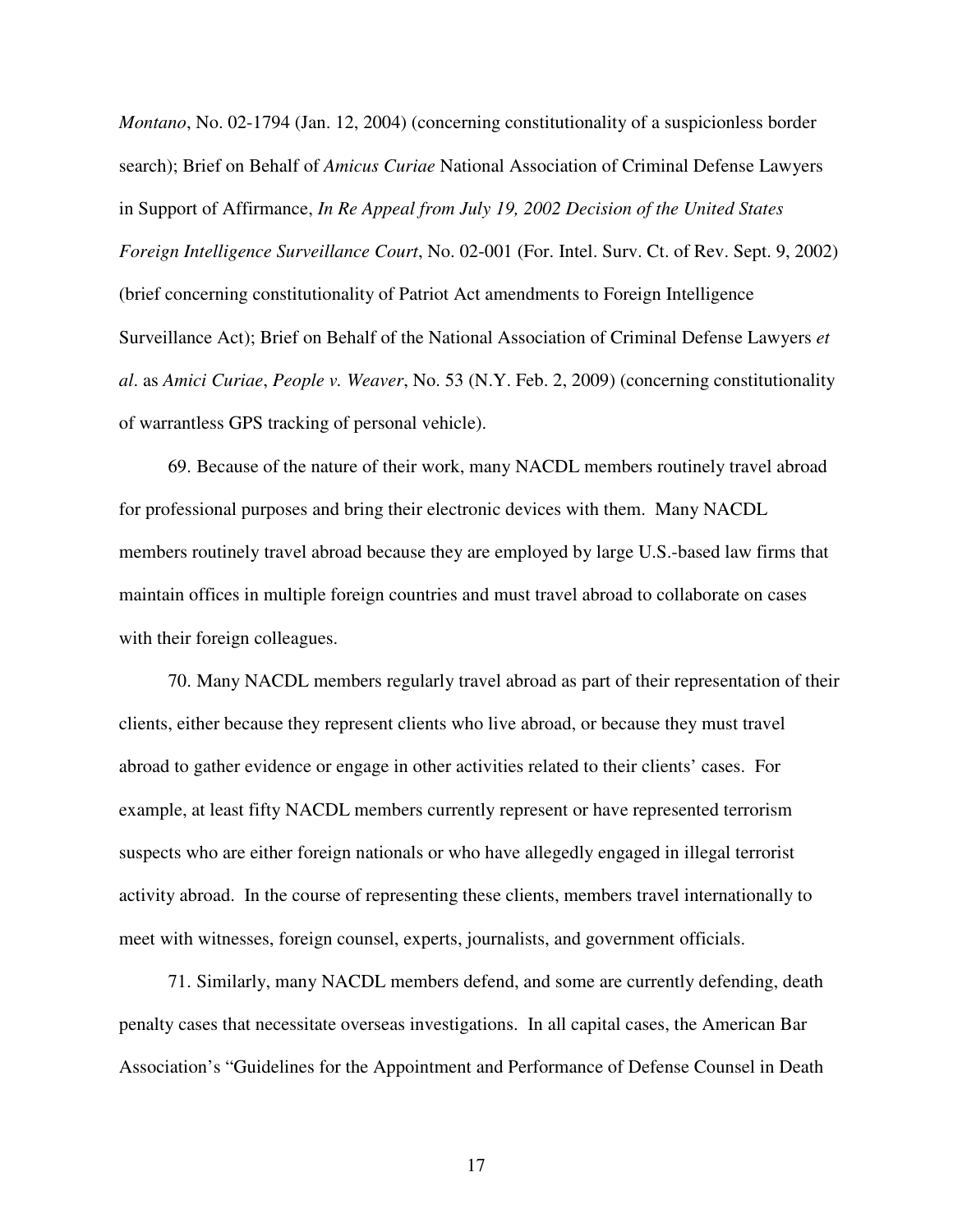Penalty Cases" demand that defense lawyers seek information that "supports mitigation or rebuts the prosecution's case in aggravation." There is no exception. Where such information resides abroad, members have a professional obligation to conduct an international mitigation investigation.

72. International travel for evidence-gathering purposes is also often unavoidable for the many NACDL members who represent clients fighting extradition to or from the United States or who defend clients charged under the Foreign Corrupt Practices Act – cases that typically involve companies, individuals, and evidence outside of the United States. NACDL members are involved in both types of cases.

73. International travel is even more frequent now for NACDL members as a result of recent changes to electronic surveillance law. The 2008 FISA Amendments Act made it much easier for the government to intercept the international communications of criminal defense lawyers representing overseas clients or conducting investigations abroad. As a consequence, many attorneys are ethically obligated to safeguard client confidences by meeting face-to-face with clients and witnesses located abroad, which in turn necessitates much more international travel.

74. Some NACDL members also frequently travel abroad to attend professional seminars and conferences, including conferences hosted by NACDL itself. For example, this year's NACDL annual meeting took place in Toronto, Canada. As a result, 68% of the NACDL members in attendance had to travel to Canada from the United States.

75. When NACDL members travel for work-related purposes, they almost invariably travel with electronic devices such as laptop computers, flash drives and other electronic storage devices, cell phones, and digital recording devices. Such equipment is necessary to take notes,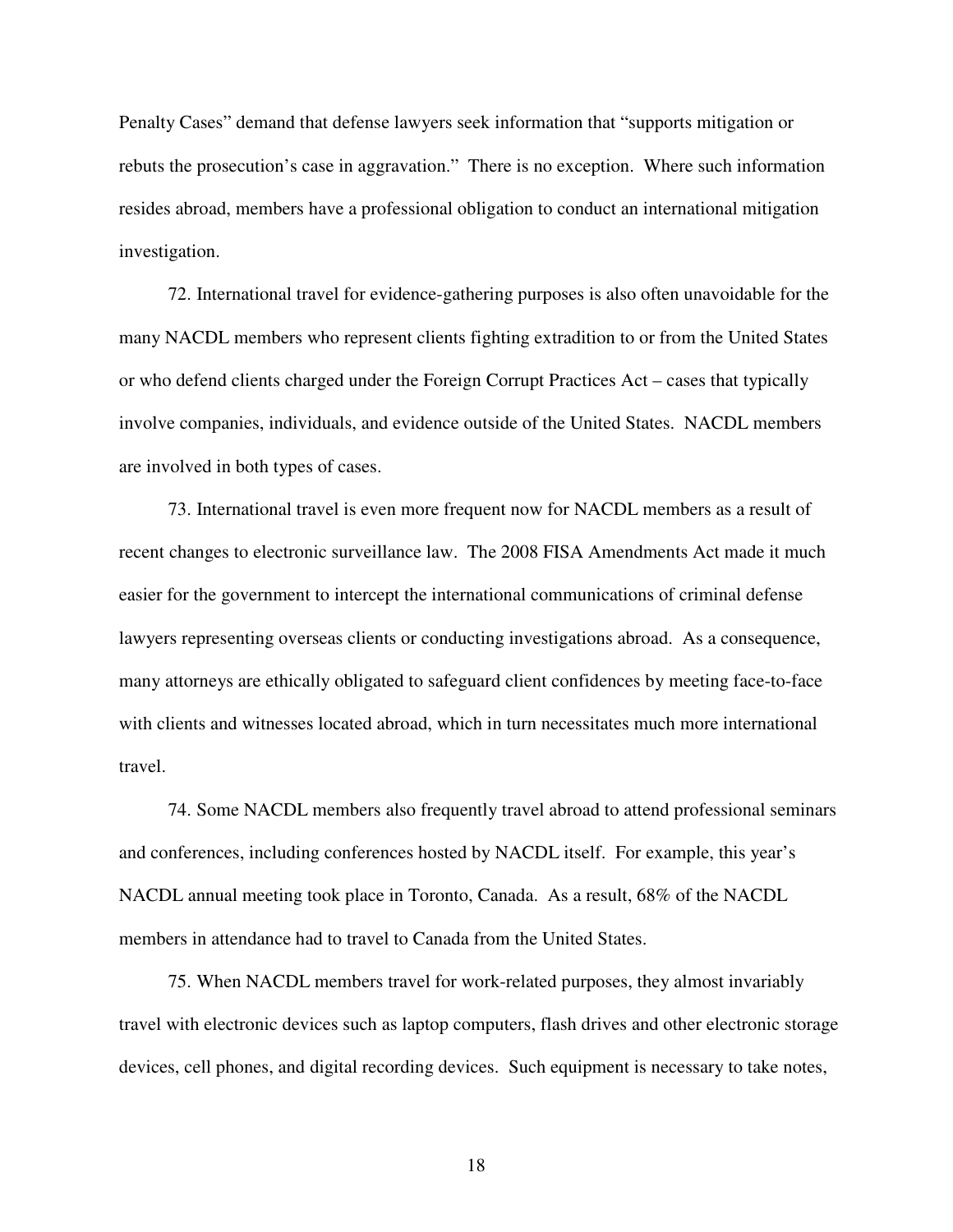record interviews, perform legal research, draft legal documents, and communicate with clients, witnesses, law firm staff, investigators, and/or co-counsel. NACDL members also frequently need access to the case files and other documents that their electronic devices contain. In today's world, portable computing devices and electronic communications equipment comprise a "virtual law office," allowing a diligent attorney to work virtually anywhere at any time.

76. In addition to their professional materials, NACDL members' electronic devices also often contain vast amounts of personal, private, and expressive data, such as their own personal financial records, family photographs, and communications with friends and family.

77. The ICE and CBP suspicionless search policies harm NACDL's members by interfering with their ability to do their work. Because the ICE and CBP policies are not limited to authorizing searches of those suspected of any wrongdoing, NACDL members must take seriously the risk that the content of their electronic devices could be reviewed, copied, and detained.

78. NACDL members have an ethical duty to safeguard the confidentiality of their clients' information, as well as other privileged and work product information. The attorneyclient privilege is part of the very foundation on which the adversarial system was built and embodies the bedrock principle that the public interest is best served when lawyers are able to counsel their clients based on a candid understanding of the relevant facts. The privilege is essential to the effective assistance of counsel because it helps foster the trust necessary to encourage full and frank discussion with counsel. The attorney-client privilege makes it possible for an attorney to obtain the facts necessary to mount an informed defense and advise clients on compliance with the law.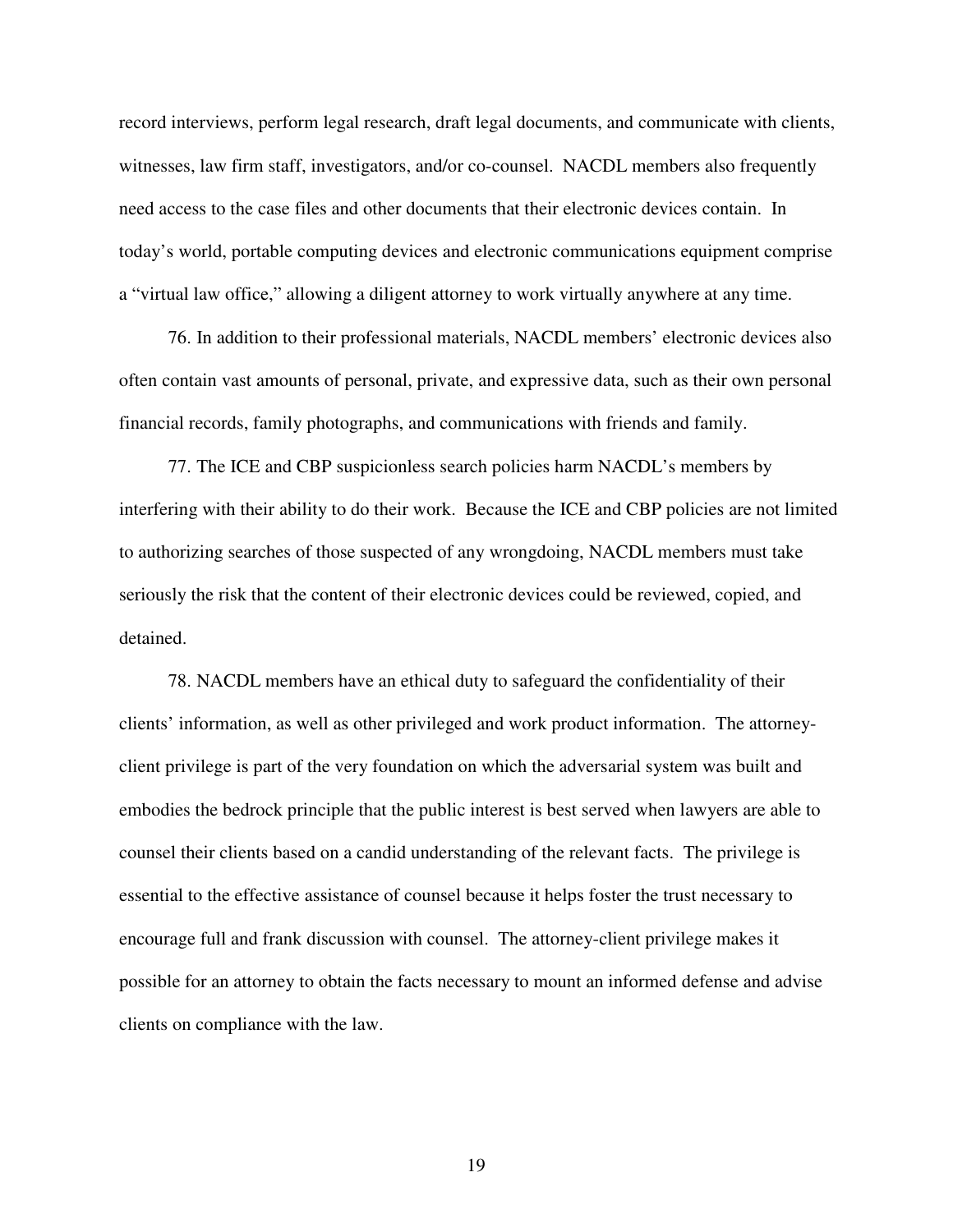79. The ICE and CBP search policies permit NACDL members' confidential work product or attorney-client privileged materials to be searched at will by agents of the same federal government that seeks to prosecute, imprison, or execute their clients. The damage inflicted by such a search would be devastating to the attorney-client relationship as well as the clients' Fifth and Sixth Amendment rights. The suspicionless search policies therefore create a serious ethical dilemma for defense attorneys who determine that competent representation requires international travel but recognize their ethical obligation to avoid situations that might inadvertently disclose client confidences. The failure to exercise reasonable care in protecting client confidences can be cause for disciplinary action by some state bars and may constitute malpractice in some states. This problem is particularly acute where disclosure to a litigation adversary – typically the federal government – is likely.

80. It is infeasible for attorneys to travel overseas without their electronic devices. In today's digital world, there is no practical alternative to working with electronic data and files. Essentially all legal work product is now digital. This includes court documents such as opinions, orders and filed pleadings; legal authorities accessible through services such as Westlaw and Lexis; correspondence with clients, opposing counsel, and witnesses; discovery materials; and attorney notes of meetings with clients and others. It is difficult if not impossible for attorneys working abroad to function effectively without bringing their laptops and other electronic devices with them.

81. When exiting the country, lawyers must either take the electronic devices they normally use in the course of business with them, or must travel with separate devices that have no or at least less sensitive or privileged information on them. If they take their usual devices with them, they will cross the border with a great deal of privileged and sensitive information,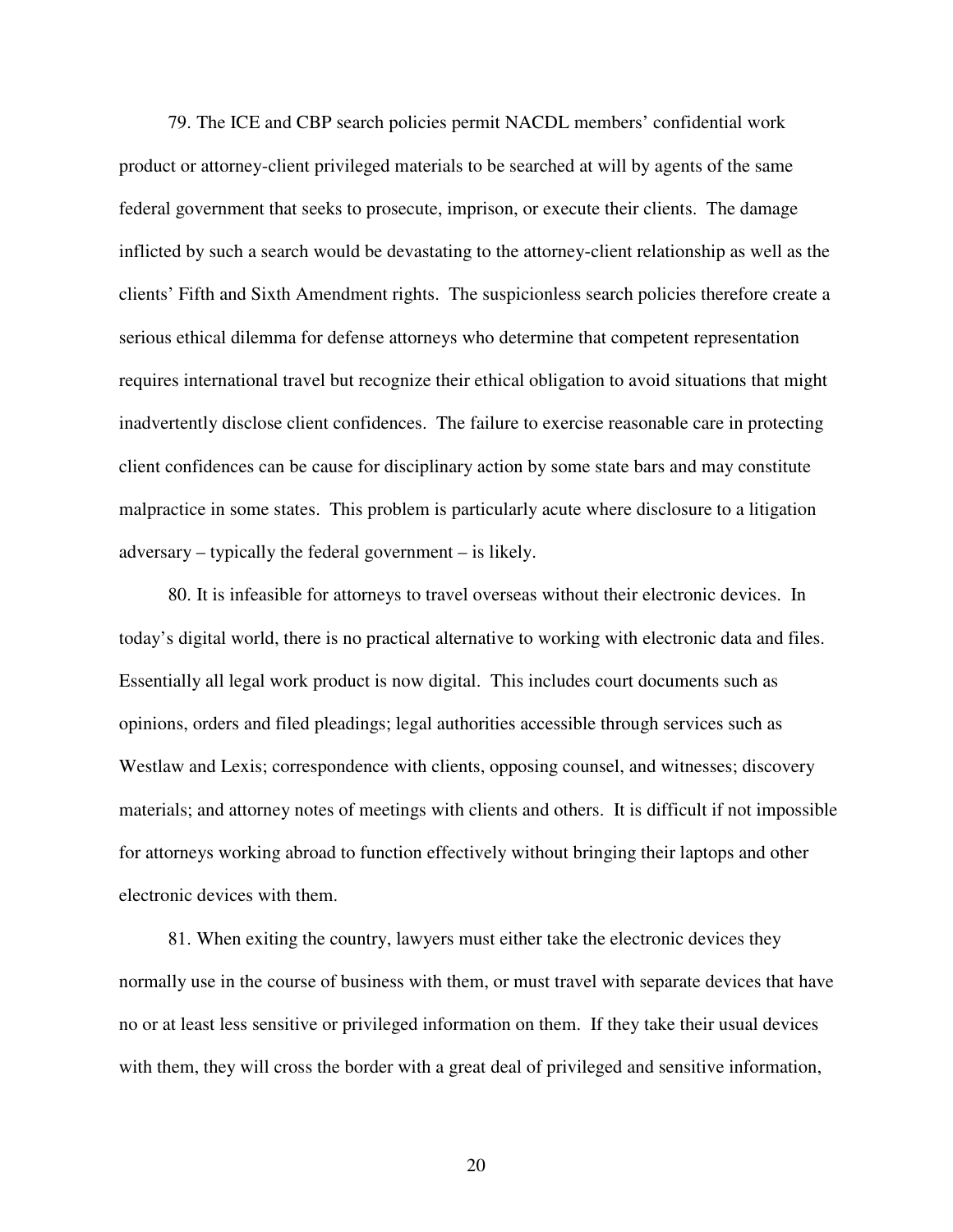not just about the case for which they are traveling but also about other client matters and possibly also their own personal records. Yet taking a separate travel device is burdensome, not only entailing the time and expense of purchasing duplicate electronic devices, but also the costs associated with deleting all information on the device, where even feasible, for every trip and uploading it with whatever information is necessary for the new trip.

82. Moreover, attorneys who travel for work purposes generate privileged or confidential information while abroad. When attorneys carry this information back to the United States on their electronic devices, they run the risk that it will be subjected to a search by border agents.

83. Because defense attorneys have an ethical obligation to avoid situations that might inadvertently disclose client confidences, the search policy requires some NACDL members to refrain from taking notes or making recordings of certain meetings while abroad. NACDL members subjected to a government search of their confidential or privileged files face a dramatically increased risk of losing the client confidence necessary to foster full and open discussions about the facts and legal strategy of their cases.

84. Because many NACDL members routinely travel abroad with a wide range of electronic devices, many of which will invariably contain sensitive and privileged information, NACDL fears that its members' electronic devices will be searched, copied, and detained by U.S. border officials under the ICE and CBP policies.

85. At least one NACDL member has already been subject to a suspicionless search of her laptop.

86. Lisa M. Wayne is a criminal defense attorney in private practice based in Denver, Colorado. She currently serves as NACDL's President-Elect. Ms. Wayne handles serious felonies and complex civil litigation including numerous high profile cases. Ms. Wayne is an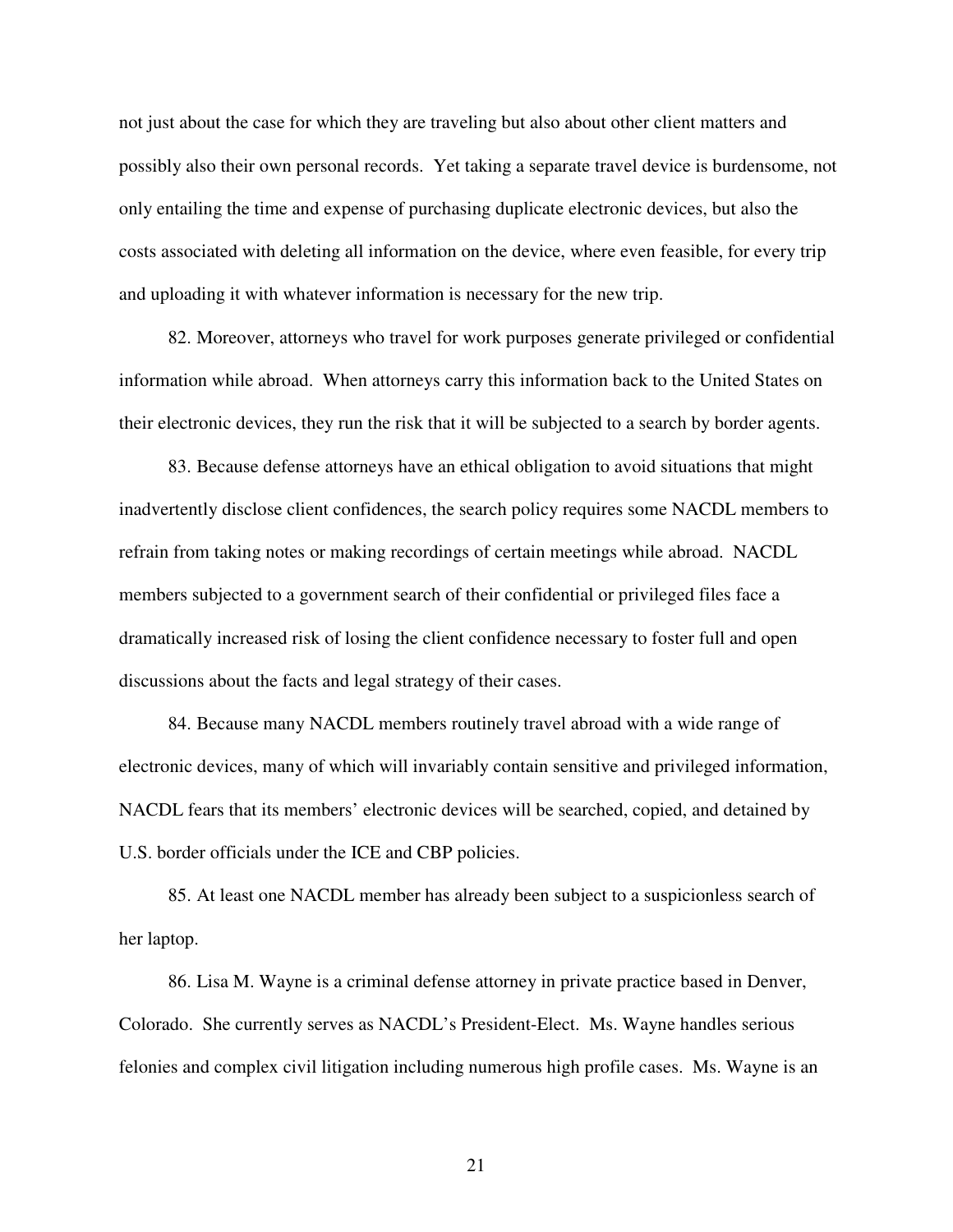adjunct law professor at the University of Colorado, where she teaches Trial Advocacy. She also serves on the faculty of the Trial Practice Institute at Harvard Law School, the National Criminal Defense College (NCDC), and Cardozo Law School. She lectures nationally with NACDL, the National Institute of Trial Advocacy (NITA), the American Bar Association, and various other organizations. She is also a legal analyst for CNN. In 2005, Ms. Wayne was honored with the Robert J. Heeney Award, NACDL's most prestigious recognition. Earlier in her career, Ms. Wayne was a Colorado State Public Defender for 13 years.

87. Ms. Wayne frequently travels to Mexico in connection with the Mexico Legal Reform Project, a partnership between NITA, Southwestern Law School, Tecnológico de Monterrey, Texas Tech University School of Law, and the ABA Section on International Law. The project is funded by a United States Agency for International Development's (USAID) grant to provide oral advocacy training to Mexican attorneys. Ms. Wayne often travels as an observer and advisor to the program.

88. Ms. Wayne frequently travels abroad with electronic devices, including a laptop computer, cell phone, and electronic storage devices. When traveling, Ms. Wayne's laptop is her "traveling office." She uses it to store and transport client files, take notes of meetings and interviews, and draft legal memoranda about those meetings and interviews. She maintains contact with her physical office in the United States via cell phone and email, which may be sent and received on her laptop or cell phone. Many of these communications are likely to be privileged or confidential and may concern cases unrelated to the purpose of travel.

89. In August, 2008, Ms. Wayne traveled to Oaxaca, Mexico, for one of NITA's trial advocacy programs. Ms. Wayne functioned as an observer.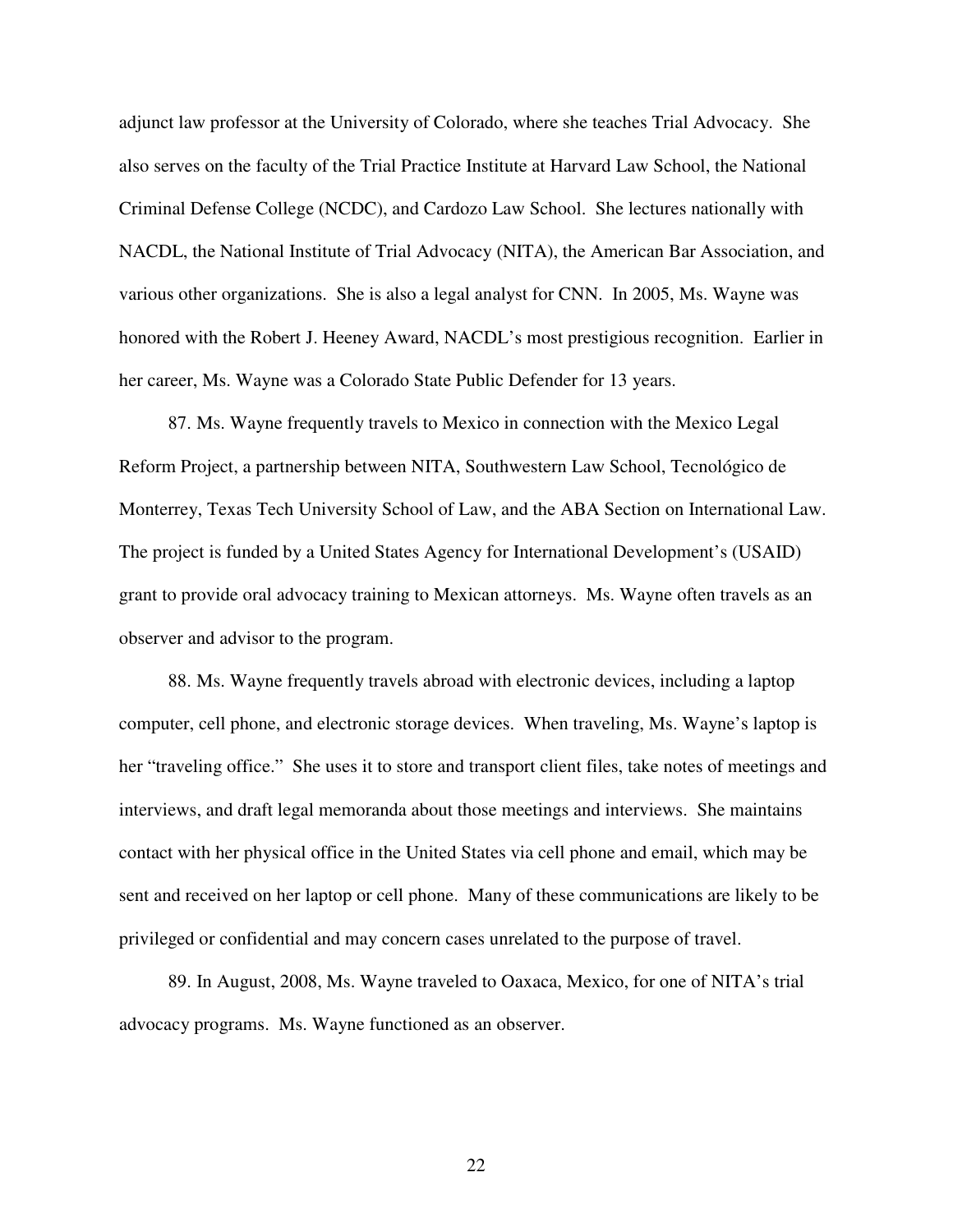90. Following the NITA program, Ms. Wayne boarded a Continental Airways flight from Oaxaca to George Bush Intercontinental Airport (IAH) in Houston, Texas, with a scheduled connecting flight to Denver, Colorado.

91. Upon arrival at IAH, Ms. Wayne cleared passport control, claimed her checked baggage, and entered the CBP inspection area in Terminal E.

92. After retrieving her baggage in the inspection area, Ms. Wayne was selected for a secondary search of her belongings. She was escorted to a separate room in the inspection area where a CBP officer sat at a desktop computer with a screen that was not visible to Ms. Wayne. Ms. Wayne surmised that the officer was looking at a file containing information about Ms. Wayne when he remarked, "I see you're a defense lawyer." The officer then asked who she was seeing in Mexico. Ms. Wayne responded that she wouldn't be a very good attorney if she revealed to the agent who she had been seeing. Ms. Wayne inquired whether she was on a "list" and had been selected for additional screening for that reason. The officer told Ms. Wayne that she was not on a "list" but could not tell her the source or substance of the information he had about her.

93. The CBP officer then conducted a search of Ms. Wayne's luggage, including her clothing and lingerie. Following this physical search, the CBP officer directed Ms. Wayne to power on her laptop computer and enter in her password.

94. Ms. Wayne was unaware of the search policy and did not realize that the CBP officer planned to examine the contents of her laptop. Ms. Wayne is accustomed to having her laptop inspected every time she enters a courthouse and passes through the security checkpoint, often multiple times a week. Similarly, she is accustomed to entering her login password at the request of courthouse security officials attempting to determine whether her laptop functions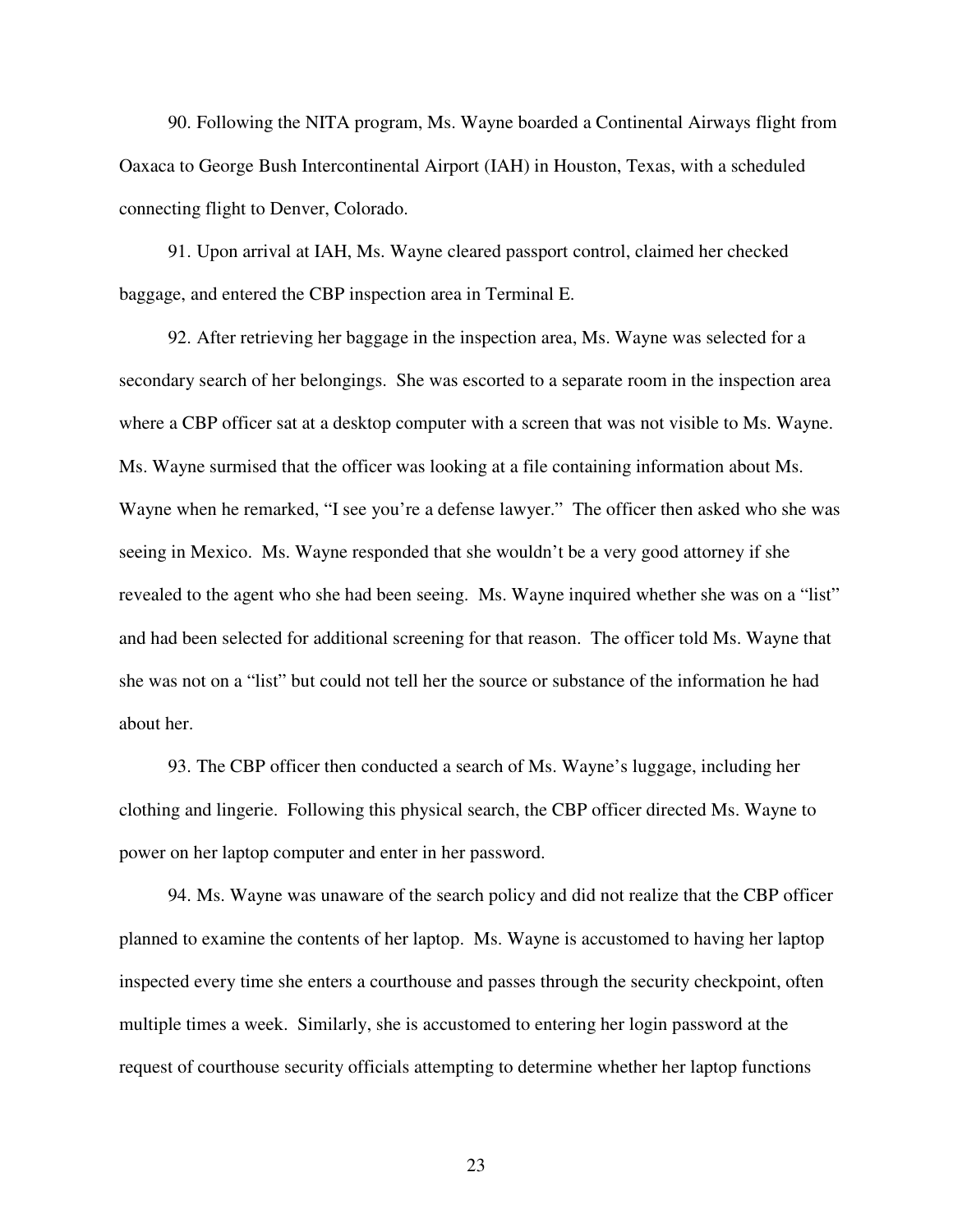normally. Courthouse security officials have never sought to examine the contents of Ms. Wayne's computer, even after asking Ms. Wayne to enter her password. Ms. Wayne mistakenly believed the CBP officer would follow a similar procedure. She did not anticipate that the officer would search the contents of her laptop.

95. The CBP officer took Ms. Wayne's computer out of sight for more than 30 minutes, presumably to complete an electronic search. Ms. Wayne did not witness the CBP officer's search. After the officer returned with Ms. Wayne's laptop, he granted Ms. Wayne reentry into the United States. She was detained for a total of approximately 45 minutes, causing her to miss her connecting flight home to Denver. Ms. Wayne remains outraged at the indignity and invasiveness of having a CBP officer search the contents of her laptop computer for no apparent reason.

96. As a frequent international traveler, Ms. Wayne will encounter CBP agents every time she crosses the border. Ms. Wayne has concrete plans for future international travel. Ms. Wayne is planning to travel to Mexico and El Salvador in the upcoming months related to both NITA training as well as client investigation on a pending case. She plans to bring her cell phone and laptop computer on these trips in order to contact witnesses and other individuals relevant to her investigation as well as to take detailed notes of her meetings. During the course of this international investigation, Ms. Wayne also plans to generate memoranda of her meetings, interviews of witnesses, and other information. The notes and memoranda Ms. Wayne generates on her laptop will constitute confidential attorney work product and are likely to contain privileged information. Her laptop will also contain privileged and confidential documents from unrelated cases.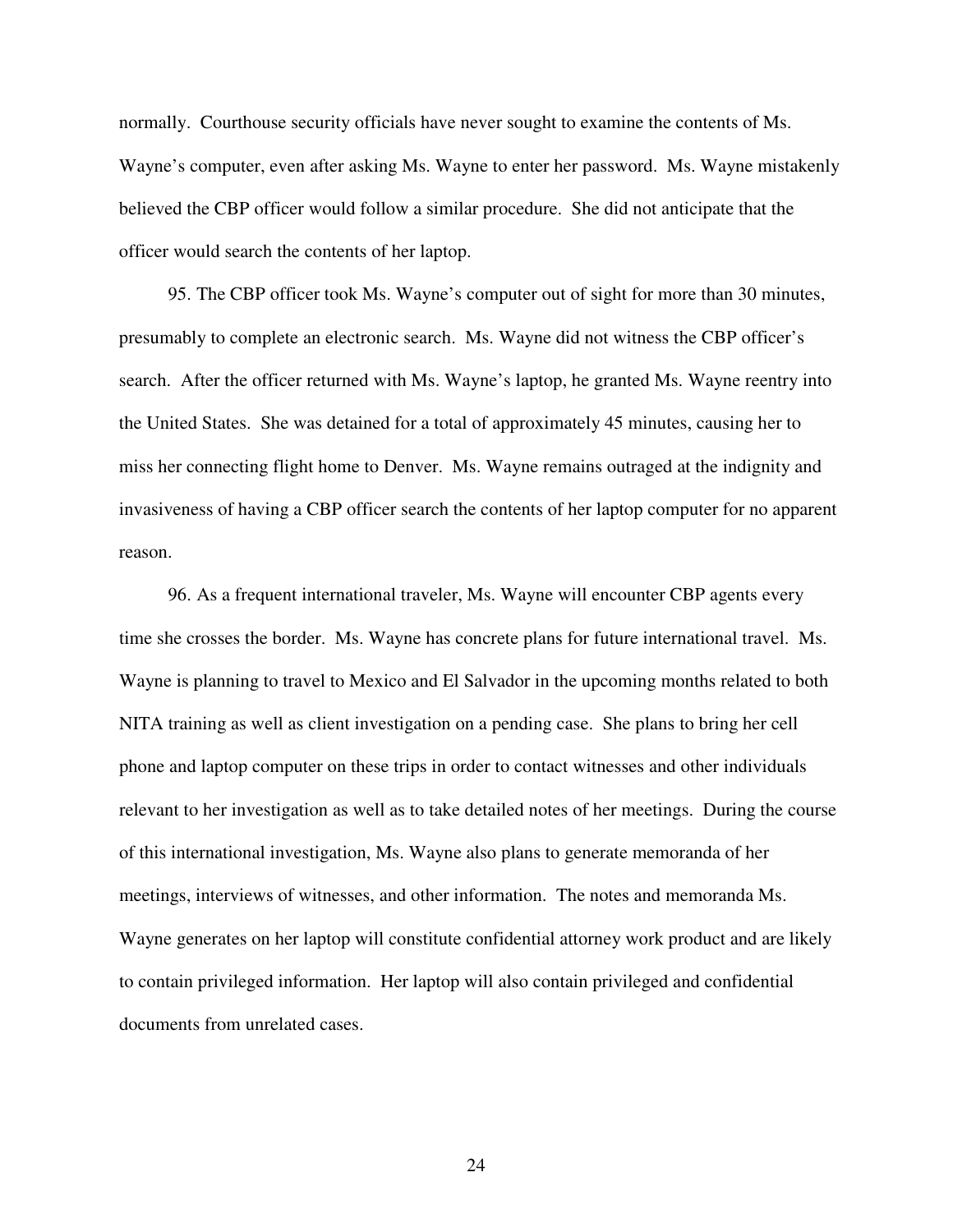97. Ms. Wayne plans to protect these privileged and confidential documents from a border search by refusing to divulge the password required to view these files and asserting the attorney-client privilege. Ms. Wayne fears that CBP agents may nonetheless detain her laptop and ultimately gain unauthorized access to its contents with the "technical assistance" of agents capable of overriding her password.

98. Because of ICE's and CBP's laptop search policies and because of the prior search of her laptop, Ms. Wayne fears that her electronic devices – and the privileged information therein – will once again be searched, copied and/or detained by U.S. government officials pursuant to the policies.

## **National Press Photographers Association**

99. Plaintiff the National Press Photographers Association ("NPPA") is dedicated to the advancement of visual journalism, its creation, practice, training, editing, and distribution in all news media, and works to promote visual journalism's role as a vital public service. Visual reporting is a uniquely powerful way to communicate because images can convey information and narratives in compelling ways that transcend language and cultural barriers.

100. NPPA's approximately 7,000 members are professional and freelance photojournalists. NPPA's diverse membership includes television and still photographers, editors, students and others who work or freelance in photography, multimedia, audio, video, design, editing, producing, teaching, writing, reporting, or visual journalism on the Web. NPPA has members in every state as well as more than 250 members who reside abroad. More than 500 NPPA members reside in New York State.

101. Since 1946 the NPPA has vigorously promoted freedom of the press in all its forms, especially as that freedom relates to photojournalism. NPPA works to ensure robust protection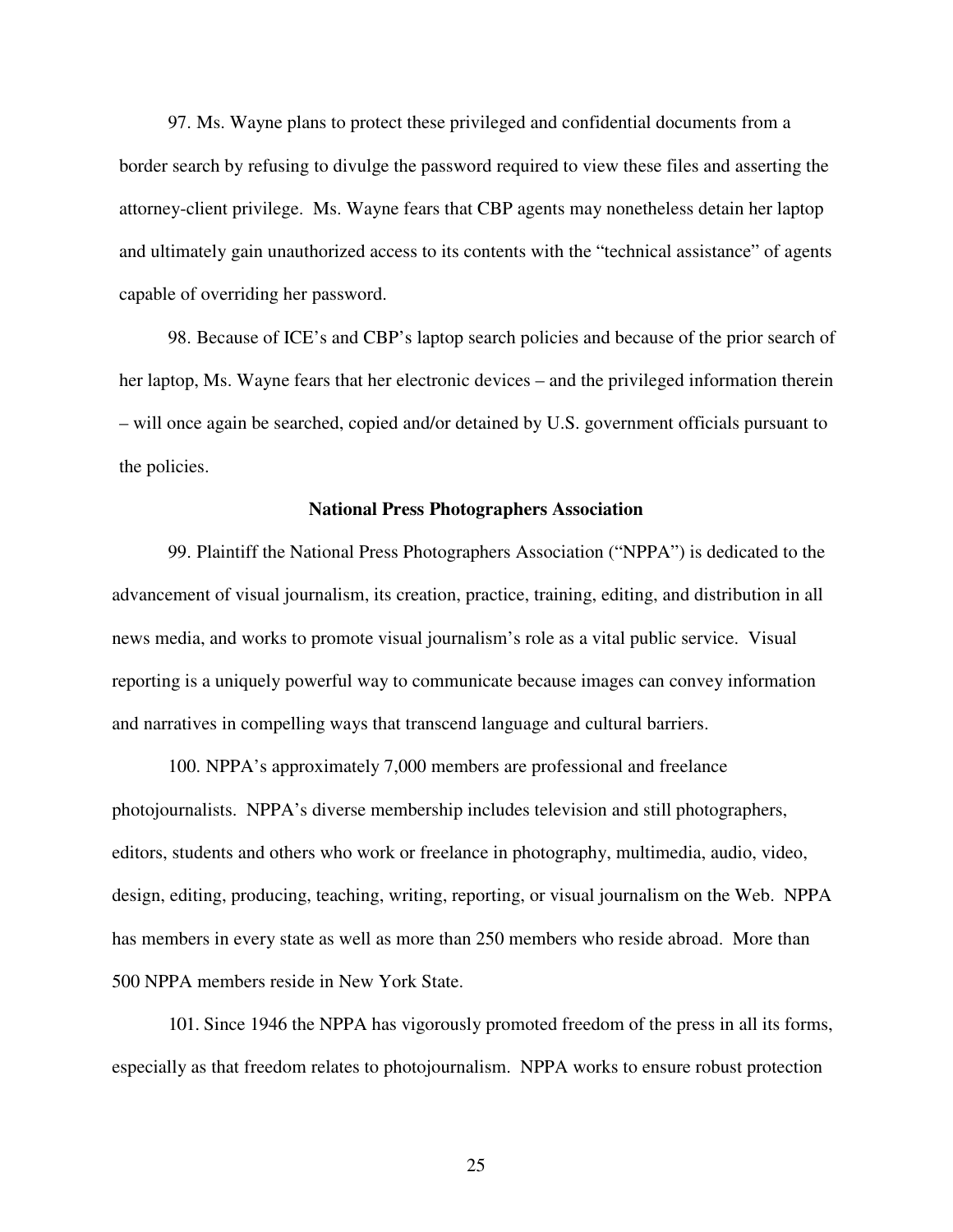of photojournalists' constitutional rights to gather and publish news and news images, to speak freely, and to be free from unwarranted government surveillance. NPAA actively advocates against laws and government policies that restrict or chill their members' ability to freely gather news and to publish and disseminate images and information to the world. To this end, NPPA, among other things, has sued on behalf of its members to challenge a federal law that prohibited publication of "indecent" material on the Internet. *See ACLU v. Reno*, 521 U.S. 844 (1997). NPPA has also submitted *amicus curiae* briefs in numerous cases of constitutional significance to journalists and photojournalists. *See* Brief of *Amici Curiae* National Press Photographers Association *et al.* in Support of Plaintiff-Appellant, *Courtroom Television Network LLC v. State of New York*, No. 88 (N.Y. Jun 16, 2005) (concerning cameras in the courtroom); Brief for The Reporters Committee for Freedom of the Press, *et al*. as *Amici Curiae* in Support of Respondents, *Snyder v. Phelps*, No. 09-751 (U.S. appeal docketed Mar. 8, 2010) (concerning journalists' ability to report on, photograph, and film video footage near military funerals); Brief for ABC, Inc. *et al.* as *Amici Curiae* Supporting Respondents-Appellants, *Chevron v. Berlinger*, No. 10-1918 (2nd Cir. docketed May 19, 2010) (concerning application of reporters privilege to photojournalists' outtake material); Brief for The Reporters Committee for Freedom of the Press, *et al.* as *Amici Curiae* Supporting Petitioner, *Hammer v. Ashcroft*, No. 09-504 (U.S. Mar. 8, 2010) (concerning death row inmate's right to speak to the press), *cert. denied*, 130 S. Ct. 1735 (2010).

102. Because of the nature of their work, many NPPA members routinely travel abroad for professional purposes. Some NPPA members must often travel abroad to cover global news stories, including wars and violent conflicts, political unrest, large-scale protests, natural disasters, international summits and conferences, elections and political developments in foreign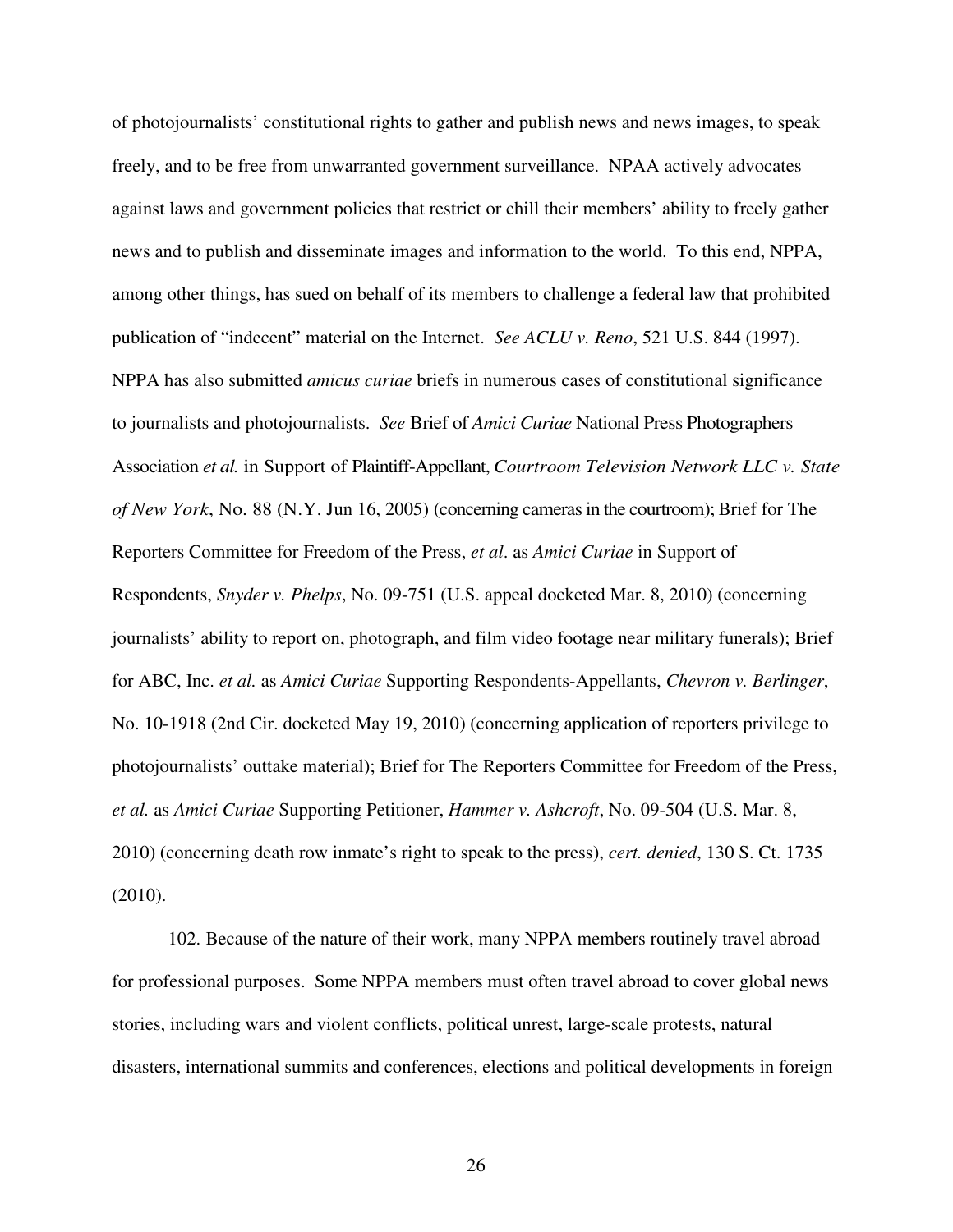countries, and global sporting events. Other NPPA members must often travel abroad for professional purposes because they specialize in travel news and photography.

103. NPPA members often cover news stories that are of interest to the United States government. For example, NPPA members frequently cover stories relating to political developments in foreign countries, violent conflicts, civil unrest, and international crime. In the course of covering these stories, NPPA members often come into contact with and document individuals who may be of interest to the U.S. government.

104. NPPA members who cover international stories must, by definition, capture and document first-hand images, video, and audio. They must also capture images and footage of interview subjects and sources.

105. When covering stories abroad, NPPA's members do more than just take pictures and videotape. NPPA members also develop the content of stories by conducting interviews and gathering information from sources. They also write news articles or text to accompany the images they document, and create videos and make video and multimedia news pieces.

106. In addition to their own independent reporting, NPAA members also often accompany traditional print and broadcast journalists to take photographs or video footage of other journalists' interview subjects and sources. For example, NPPA member Scott McKiernan, CEO of ZUMA Press, Inc. travels abroad with his gear 45-60 days a year, visiting approximately 12 countries. NPPA member Rick Loomis travels overseas 5-6 times a year on assignment as a staff photographer for the Los Angeles Times. During the past 18 months he has been in India, the UAE, Afghanistan, Haiti, Morocco, China, Kenya, South Africa, Uganda and the Philippines.

107. When NPPA members travel for work or assignments abroad, they travel with electronic devices that are necessary for them to carry out their work. These devices include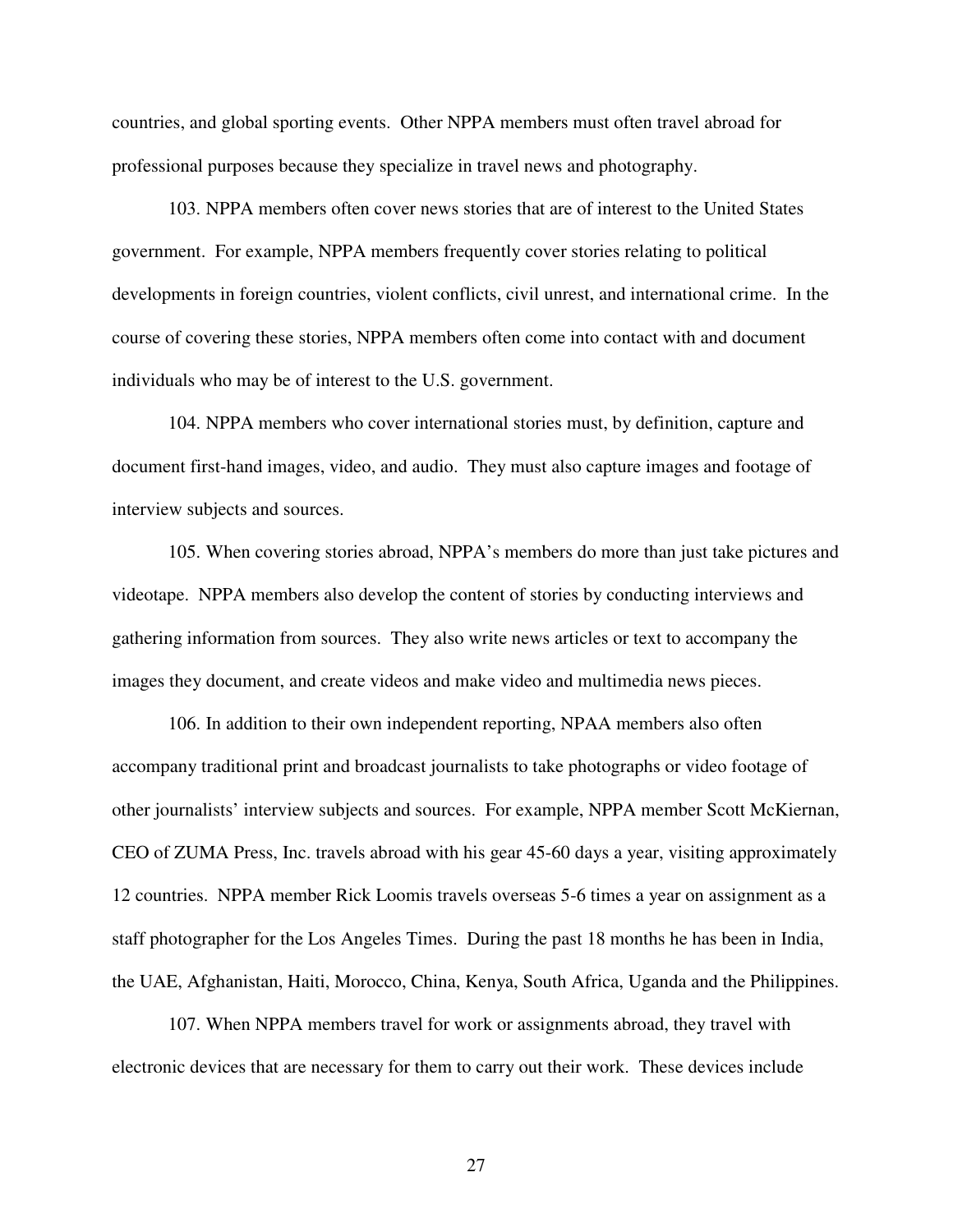cameras, laptops, media storage devices, hard drives, cell phones, iPhones and Blackberries. They use these devices while abroad to capture and store imagery; make and store videos; take and store notes; write and transmit stories; and communicate with sources, reporters, and the newsrooms or media outlets for which they are working.

108. The days of film and the darkroom are long gone. News images are no longer processed and printed in a lab or darkroom. Now, news images must be uploaded to a computer. Video and multimedia news pieces must be created on a computer, often a laptop. The same is true of interview notes and other text created to accompany a photojournalist's images. NPPA members must also store the images, video, text, and notes they gather in the course of covering a story on a laptop, flash drive, hard drive, or other media storage device. NPPA members must also use their electronic devices to communicate with sources, reporters, and the newsrooms or media outlets for which they are working.

109. In addition to their work product, NPPA members' electronic devices also often contain vast amounts of personal, private, and expressive data. NPPA members often travel for weeks or even months at a time. Their electronic devices allow them to maintain their personal financial, medical and other records and communicate with friends and family in the United States and around the world.

110. The ICE and CBP suspicionless search policies harm NPPA's members by interfering with their ability to do their work. Because the ICE and CBP policies are not limited to authorizing searches of those suspected of any wrongdoing, NPPA members must take seriously the risk that the content of their electronic devices could be read, viewed, or listened to or copied by border agents.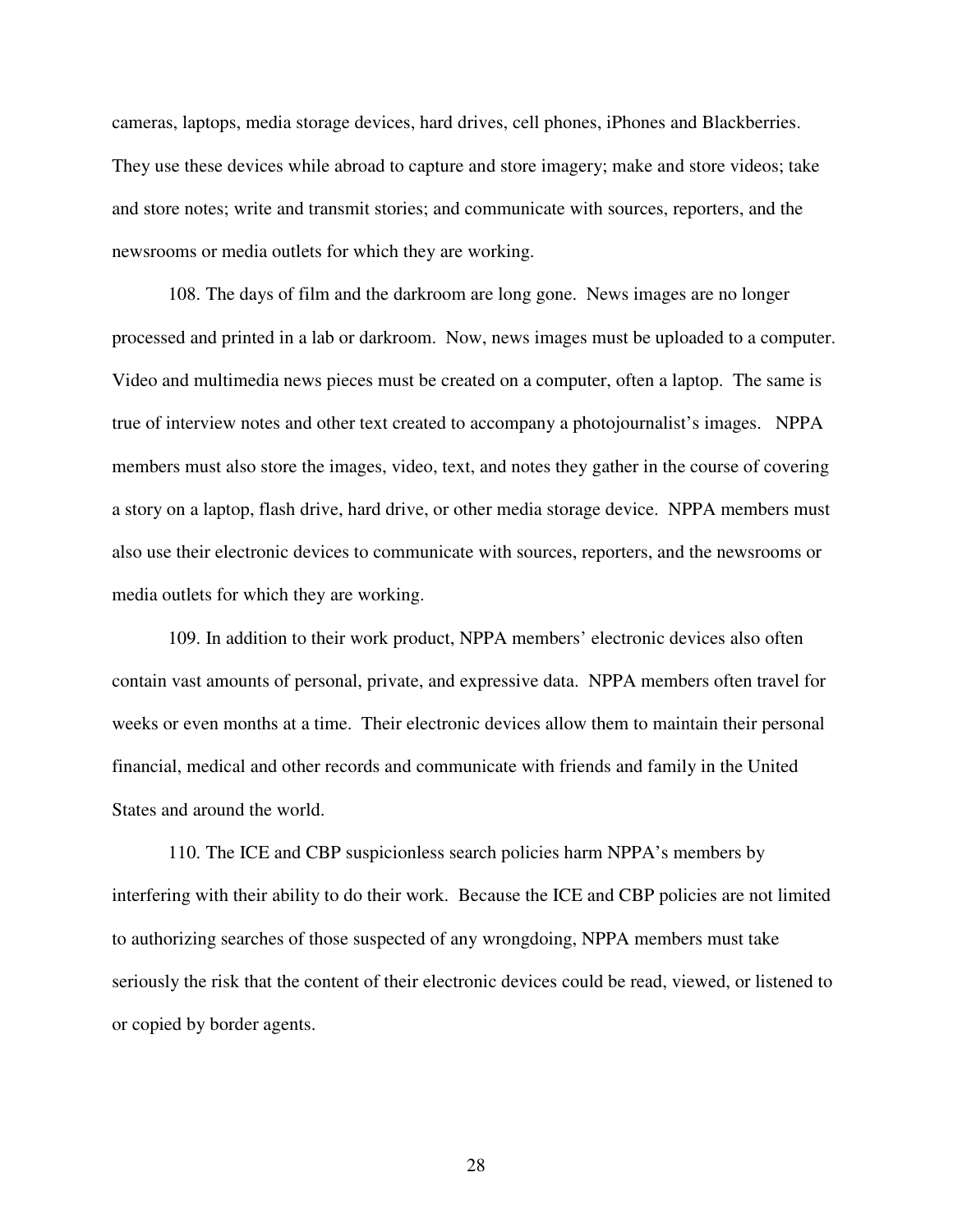111. The ability to keep work files related to potential news stories free from unwarranted government scrutiny is just as important to the work of photojournalists as it is to traditional reporters. Their electronic devices contain vast amounts of First Amendment-protected material. This includes not just photos, video, and writings that may, in the future, be used or incorporated into stories, but also the contents of confidential communications with sources, documents detailing travel plans and expenditures, and large quantities of photos and footage that will never be made public or incorporated into news stories, or that is in the process of being edited.

112. The ability to communicate confidentially with sources is just as important to the work of photojournalists as it is to traditional journalists. A photojournalist's images, footage, notes, documents, and information acquired during the course of covering a story are protected by a qualified privilege in most states. The ability to promise confidentiality is vital to NPPA members' ability to do their work. This is particularly true for NPPA members who routinely interview, capture footage of, or photograph political dissidents, foreign government officials, whistleblowers, victims of human rights abuses, and many others who fear reprisal for speaking to the press.

113. Individuals frequently communicate with photojournalists on condition that their names not be revealed. This includes those who assist photojournalists in developing stories but whose identities and visages are never publicly revealed. It also includes sources who permit NPPA members to photograph or film them on the condition that they will never be identified by name. In many parts of the world, keeping the name of a person photographed secret is enough to ensure that the government and others will be unable to identify and locate them, or that it will not be worth the time and effort.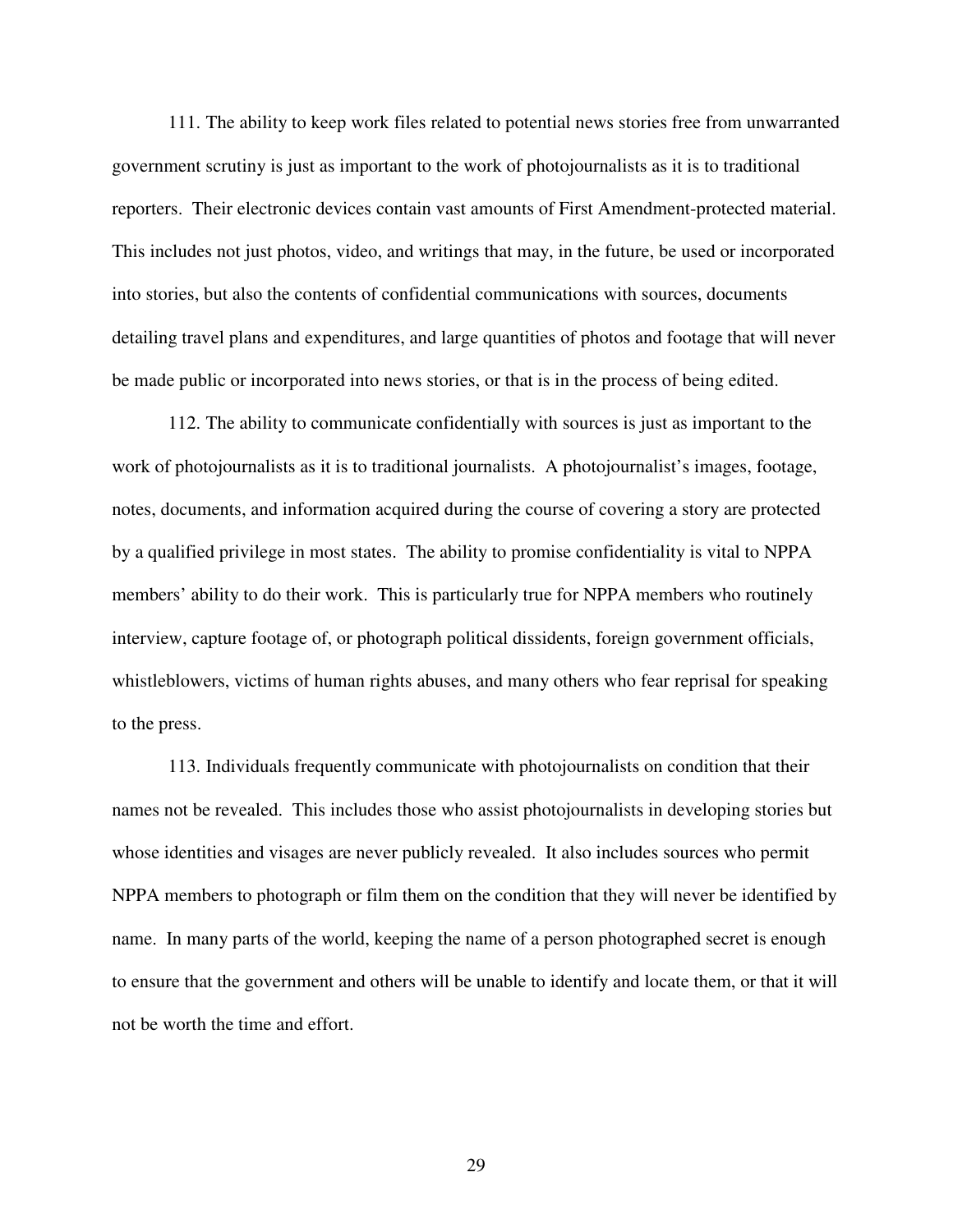114. Some sources permit NPPA members to photograph or film them only on the condition that their visual image is blurred or that they are unidentifiable, or that their voice digitally altered. Some NPPA members collect raw footage while covering stories abroad but then, once they return home to the United States, alter visual images, video, or audio they have created about or collected from sources in order to protect a source's identity. Often, NPPA members can only do this alteration work from home in the United States because they need equipment and software beyond what they have on the laptops with which they are traveling.

115. NPPA members do not have the option of traveling without their electronic devices. NPPA members reporting on stories abroad typically require a wide range of electronic devices simply to do their jobs. They must have their still and video cameras to capture images and sounds as well as hard drives, flash cards, memory sticks, compact disks and videotape to store that information. They must bring computers in order to make and store videos, and take and store notes. They must have their laptops and cell phones to communicate with sources, reporters, and the newsrooms or media outlets for which they are working. NPPA members also need their electronic devices with them so they can have access to their own personal records and stay in touch with friends and family.

116. It is unfeasible for NPPA members to avoid carrying information on their electronic devices when they cross the border. Because NPPA members cannot avoid crossing the border with their electronic devices, they must take steps to avoid the harm such a search would cause. When covering a story abroad, when deciding whom to interview, which footage to make, or what notes to take, NPPA members must take into account the likelihood that U.S. border officials may read or copy their interview notes or draft stories; view visual images and footage; or listen to sound recordings they have collected.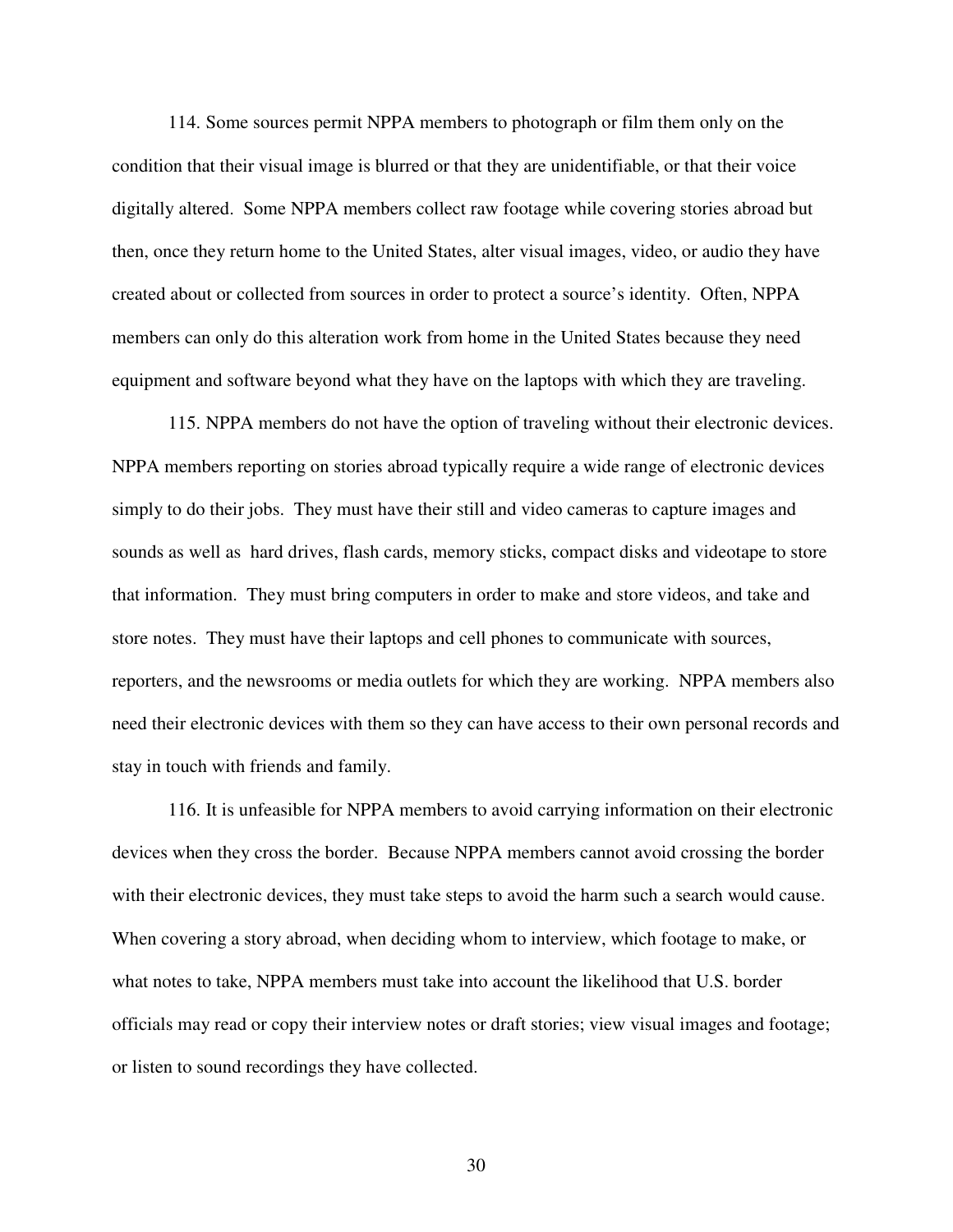117. The ICE and CBP suspicionless search policies undermine NPPA members' ability to guarantee confidentiality to the sources they communicate with abroad. Because ICE and CBP agents may watch, listen to, read, copy, and/or detain the contents of a traveler's electronic devices essentially without limit, it is nearly impossible to promise a source abroad that any images, footage, sounds or documents on the electronic devices with which a photojournalist travels definitely can be kept confidential. The risk that sources' identities will be revealed to border agents – and potentially shared with other parts of the U.S. government or even potentially foreign governments – will lead some sources who otherwise would have shared information, have their picture taken and/or voices recorded or been videotaped to decline to do so.

118. CBP and ICE's claimed authority to detain a traveler's electronic devices for extended periods of time has a particularly negative effect on photojournalists. When CBP and/or ICE detain a photojournalist's camera, laptop, or media storage device, he or she cannot work. CBP and/or ICE's detention of a photojournalist's devices also makes it impossible for them to meet their story deadlines.

119. Because many NPPA members routinely travel abroad with a wide range of electronic devices, NPPA fears that its members' electronic devices will be searched, copied, and detained by U.S. border officials under the CBP and ICE policies.

120. Some NPPA members already have had their electronic devices searched by border officials. For example, NPPA member Duane Kerzic is a freelance photographer who specializes in travel and landscape photography. His photographs have been published in nationally recognized publications and websites such as the *Washington Post*. Mr. Kerzic maintains a blog that serves as his primary method of publishing and disseminating his work.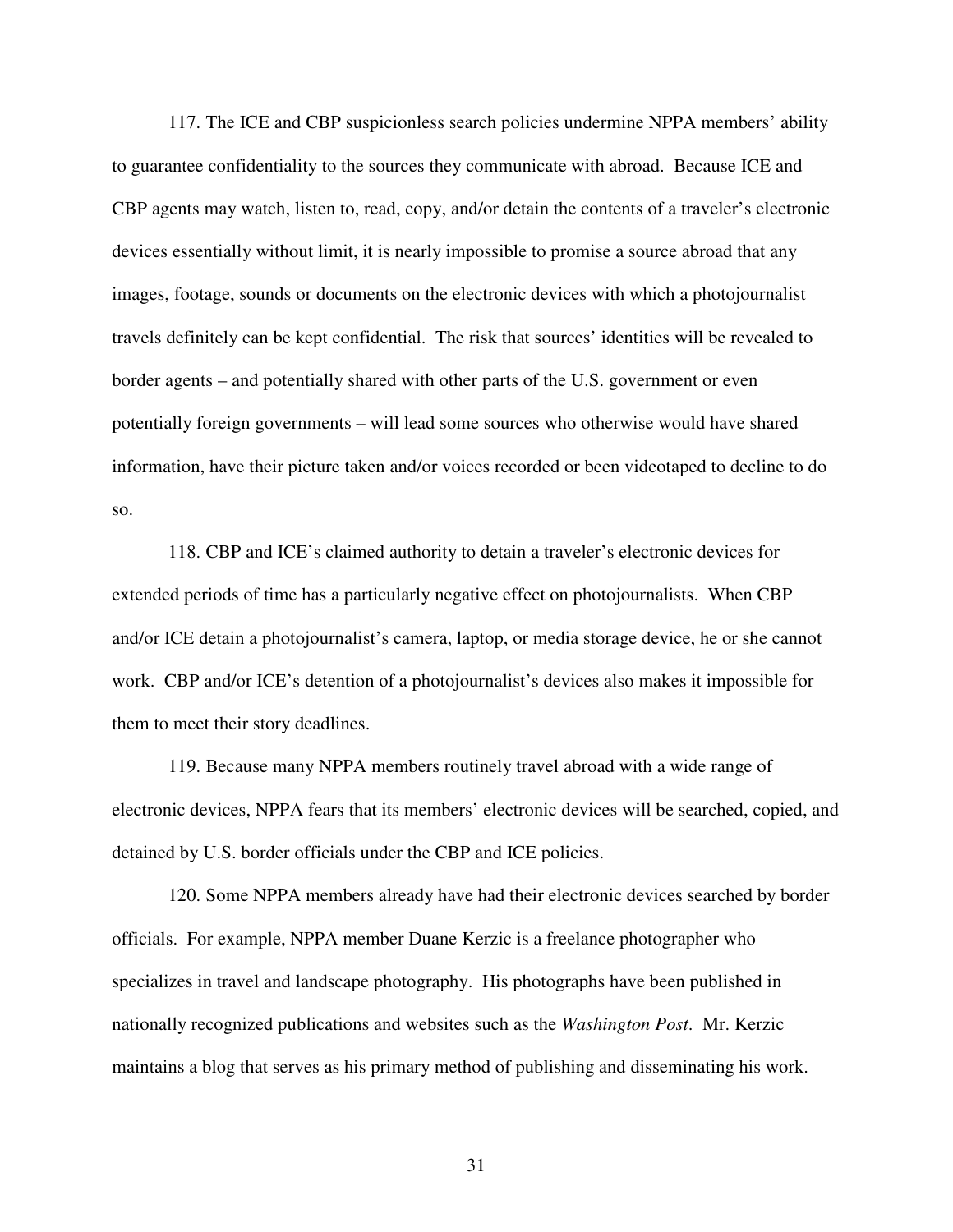121. Mr. Kerzic frequently travels for both professional and personal purposes from the United States to Canada and Mexico. Mr. Kerzic typically travels with at least one camera, a laptop, and a cell phone. A large number of Mr. Kerzic's photographs are stored on his camera. Mr. Kerzic also stores a vast amount of both professional and personal information on his laptop, including personal and work-related photographs, email, financial information, stories and blogs he has written, news articles and documents he has read or downloaded from the Internet for both professional and personal purposes, his electronic calendar in which he keeps records of all of his personal and professional appointments, and his web browsing history. On his cell phone, Mr. Kerzic stores photographs, an address book, and some of the approximately 200 text messages he sends and receives every month.

122. In July 2007, Mr. Kerzic was returning to the United States from a trip to Canada. He had been in Canada to, among other things, take photographs for a piece on lighthouses and to take photos of national parks.

123. At approximately 1:30 p.m., Mr. Kerzic arrived at the CBP inspection point at the Thousand Island crossing. Mr. Kerzic was riding his motorcycle. His laptop and camera equipment were in his saddlebag.

124. CBP agents asked Mr. Kerzic where he was going and then referred him to secondary screening. He was asked to wait inside the main building while his motorcycle and saddlebag remained outside, but he stepped outside and witnessed CBP agents going through his personal belongings in his saddlebag and in his motorcycle. A CBP agent noticed Mr. Kerzic was outside and ordered him to return to the waiting area inside.

125. At some point, Mr. Kerzic saw the CBP agent who had been searching his belongings outside walk into the main building in which Mr. Kerzic was waiting. The agent had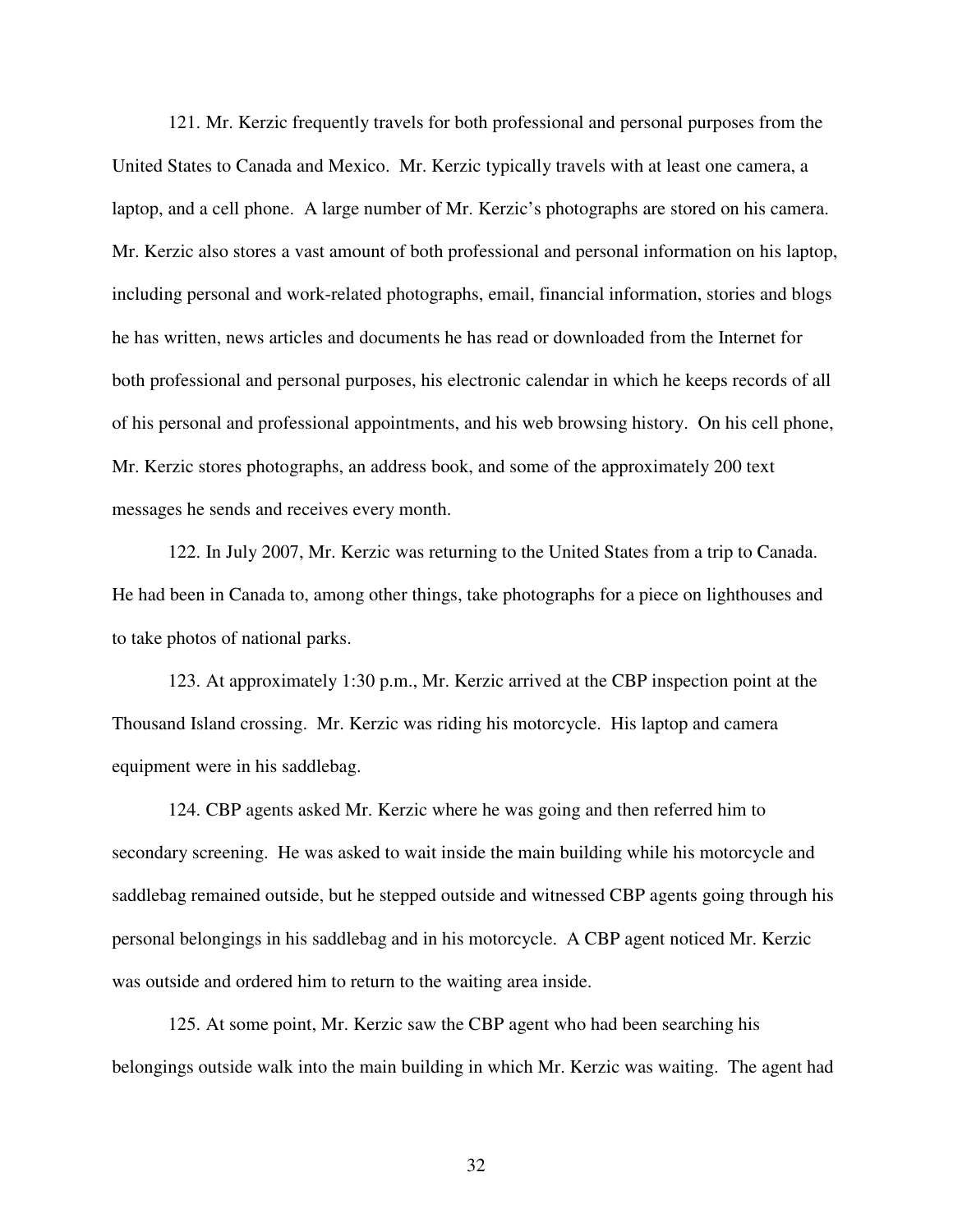Mr. Kerzic's laptop in his hand. Mr. Kerzic saw the agent sit down at a desk, turn his computer on, and peruse the contents of his laptop for approximately 15 minutes. Although Mr. Kerzic typically has his laptop password protected, the password protection was not engaged because the laptop was in hibernate mode. After the CBP agent completed his search of Mr. Kerzic's laptop, Mr. Kerzic was permitted to leave and to enter the United States.

126. As a result of this incident and CBP and ICE's electronic device search policies, Mr. Kerzic changed his password protection settings to ensure that the password is always engaged.

127. Mr. Kerzic fears that his electronic devices will be searched, copied, and detained by U.S. border officials under the CBP and ICE policies in the future. As a travel and landscape photographer, Mr. Kerzic travels frequently across the U.S. border with his electronic devices. To facilitate his work as a photographer, Mr. Kerzic always brings his cell phone, camera, and laptop when he travels. He plans to continue traveling across the U.S. border with these devices in the future. He typically crosses the U.S. border with Canada multiple times per year and the U.S. border with Mexico approximately once a year. He plans to travel to Canada at least once in the upcoming year.

### **CAUSES OF ACTION**

### All plaintiffs

128. The CBP and ICE policies violate the Fourth Amendment by permitting the suspicionless search, copying, and detention of electronic devices.

129. The CBP and ICE policies violate the First Amendment by permitting the suspicionless search, copying, and detention of electronic devices containing expressive, protected materials.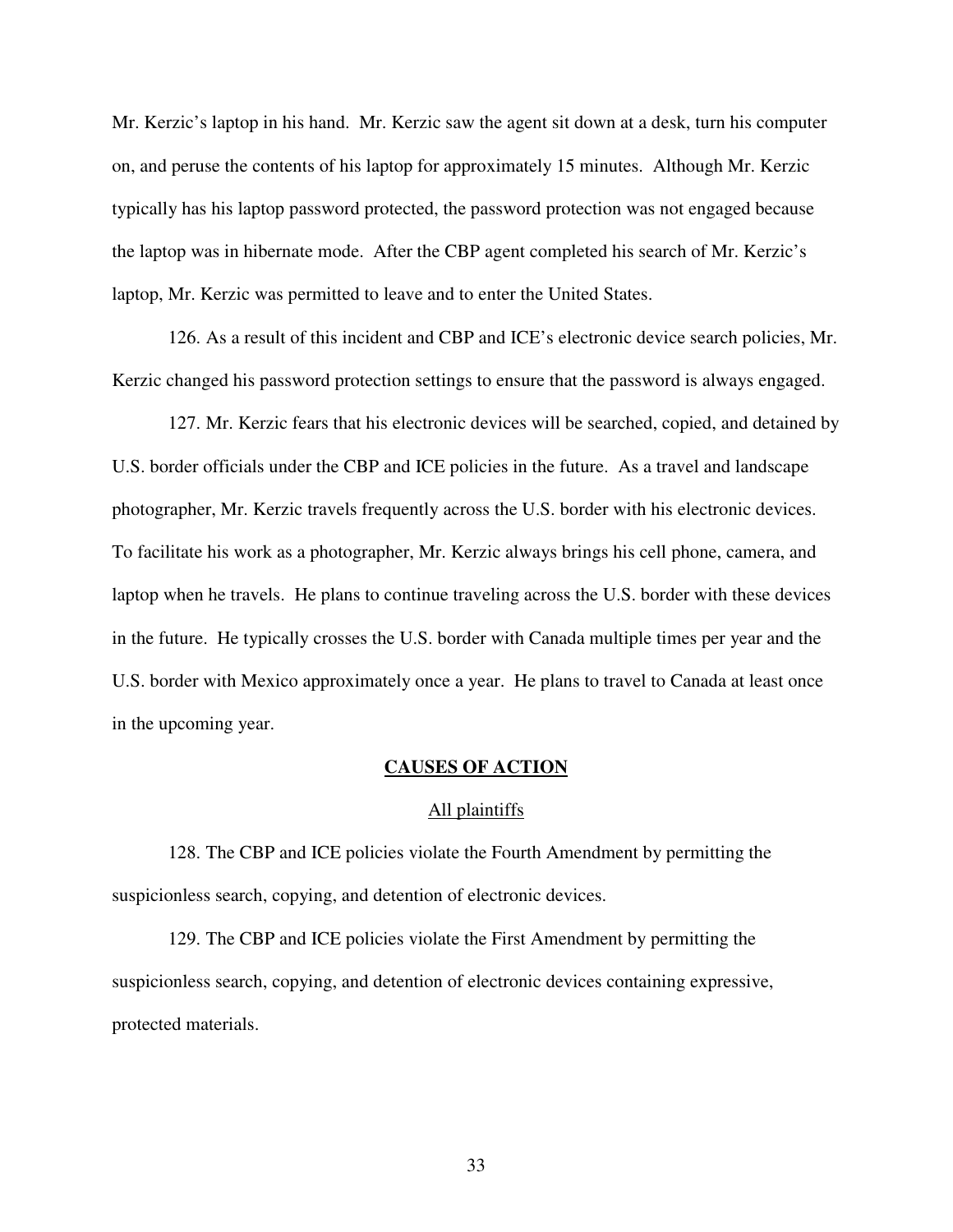### Pascal Abidor

130. Searching, copying, and detaining Mr. Abidor's electronic devices violated his Fourth Amendment rights.

131. Searching, copying, and detaining Mr. Abidor's electronic devices violated his First Amendment rights.

## **PRAYER FOR RELIEF**

WHEREFORE, plaintiffs respectfully ask this Court to:

A. Declare that the CBP and ICE policies violate the Fourth Amendment.

B. Declare that the CBP and ICE policies violate the First Amendment.

C. Declare that defendants have violated the rights of Mr. Abidor under the First and Fourth Amendments to the United States Constitution.

D. Enjoin defendants from enforcing their policies of searching, copying, and

detaining electronic devices at the international border without reasonable suspicion.

E. Enjoin defendants from searching, copying, and detaining the electronic devices of Mr. Abidor without reasonable suspicion.

F. Order defendants to return all information unlawfully obtained from Mr. Abidor and to the extent information cannot be returned, to expunge or otherwise destroy that information, including photographs and fingerprints.

G. Award the plaintiffs reasonable attorneys' fees and costs.

H. Grant any other relief the court deems appropriate.